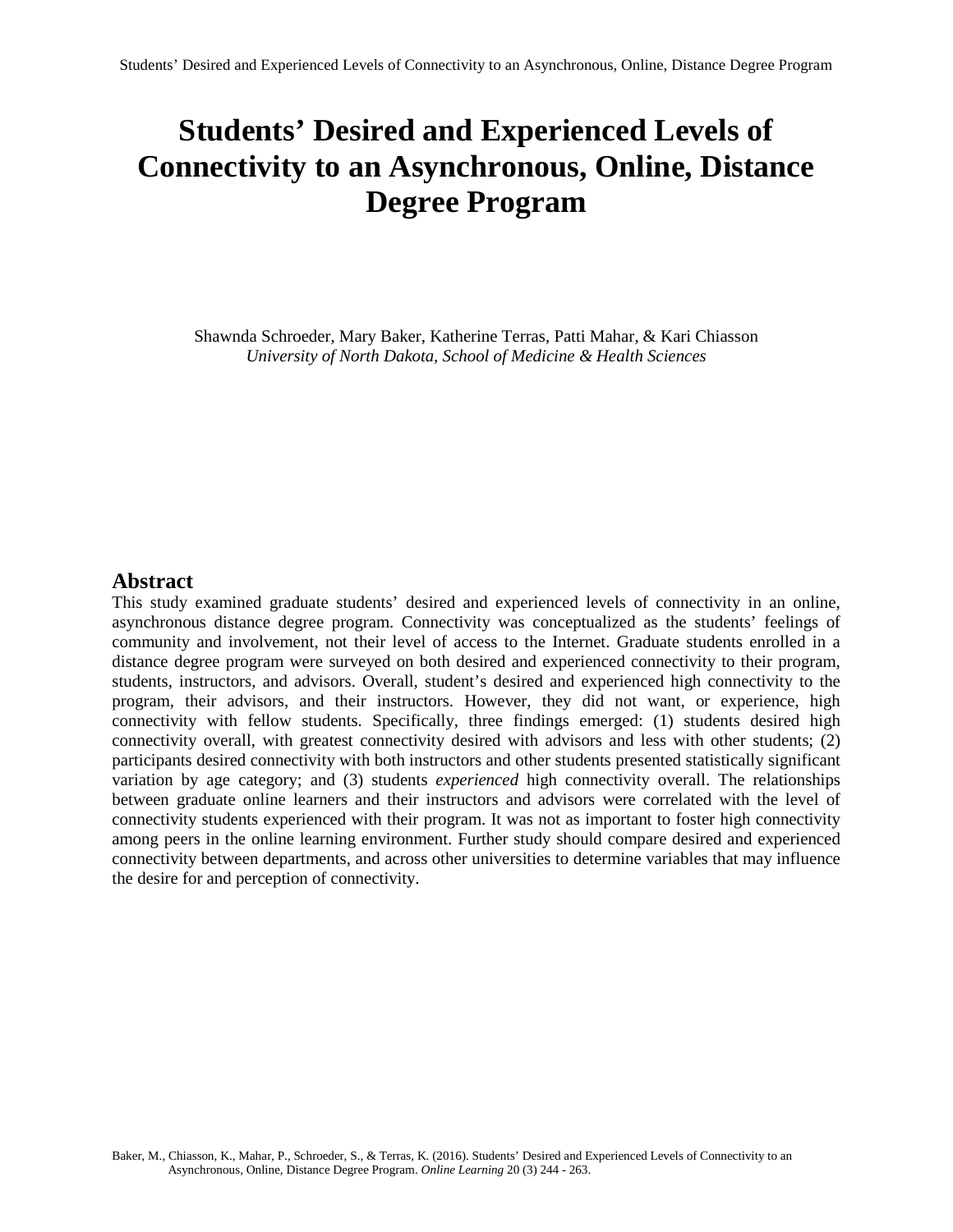## **Introduction**

Asynchronous distance education is not new. It has its roots back in the latter part of the  $19<sup>th</sup>$ century and the early part of the  $20<sup>th</sup>$  century when people could not travel great distances to institutions of higher education. Instead, they undertook "correspondence" education in which the US Postal Service would deliver materials and the student would send work back to the institution of higher education. By the 1920s, lectures could be recorded and reproduced for rebroadcasting to students anywhere in the world (Heerema, 2001). In the 1980s, with the advent of microcomputers, computer-based distance education was born. By the mid-1990s, institutions of higher education were showing an increasing interest in using the Internet for broadcasting their distance education offerings (Reiser, 2001) and student interest was on the rise.

In an effort to provide the highest quality of instruction, the traditional format of instructors teaching and students' learning must be modified to fit distance education. Accordingly, as use of this medium has progressed, distance education has significantly changed the instructional element of teaching and learning as well as the social context. Research on the effectiveness of online learning has been largely focused on the instructional process relative to meeting course objectives, which is measured through the acquisition of knowledge and skills. Yet, the online learning experience is more expansive and includes social, relational elements as well to include community, social presence, and connectivity.

Despite the continual growth of distance education programs, a significant challenge for higher education institutions is that student retention in online programs is lower than in traditional ones (DiRamio & Wolverton, 2006; Hoyer, 2006; Stanford-Bowers, 2008; Terry, 2007). This dropout rate is one of the greatest challenges facing online educators and administrators (Lee & Choi, 2011). Literature suggests there are a number of reasons for low retention among students taking coursework online. These include, but are not limited to, lack of institutional support, lack of connection between the student and the institution, quality of interaction between the student and faculty, sense of isolation, disconnection, issues with technology, and student self-discipline (Heyman, 2010, Stanford-Bowers, 2008; Veenstra, 2009). Consequently, "failure to fully consider the relational dynamics in the online setting may produce greater feelings of isolation among distance learners, reduced levels of student satisfaction, poor academic performance, and increased attrition" (Woods & Baker, 2004, p. 1).

Schwartz and Holloway (2012) reported the assumption that student-faculty relationships are not valued in graduate education due to the short length of a master's program and the increased focus on careers. However, when they investigated the relationship between faculty and master's seeking students and found the connections between professors and students were forces for growth and forward movement. Students felt energized by their connections, had boosts in self-esteem increase.

A primary objective for online learning has become the creation of an environment where learners are at ease and experience comfort in their communication with others (e.g., social presence); however, replicating the sense of community experienced in a face-to-face environment by establishing social relations is a daunting task in the online environment (Mykota & Duncan, 2007). Nonetheless, it is *people* who make the online learning environment productive, thus it is important to focus on the human activities more so than the capabilities or limitations of technology (Kehrwald, 2008). Accordingly, the type of "connectivity" this research was focused on is the social aspect—the students' *feelings* of community and involvement in the online environment—not their technological level of "connectivity" via the internet. The importance of this type of connectivity is further defined and supported by Reupert, Mayberry, Patrick, and Chittleborough's (2009) study on instructor presence in distance programs. They found that the majority of students needed instructors to provide a personal presence by being engaging, approachable, understanding, patient, and passionate about the subject. In opposition to this study, recent research has suggested that not all students want a social connection with their instructors and classmates (Drouin & Vartanian, 2010), rather the *flexibility* of online learning is paramount (Mayberry et al., 2009).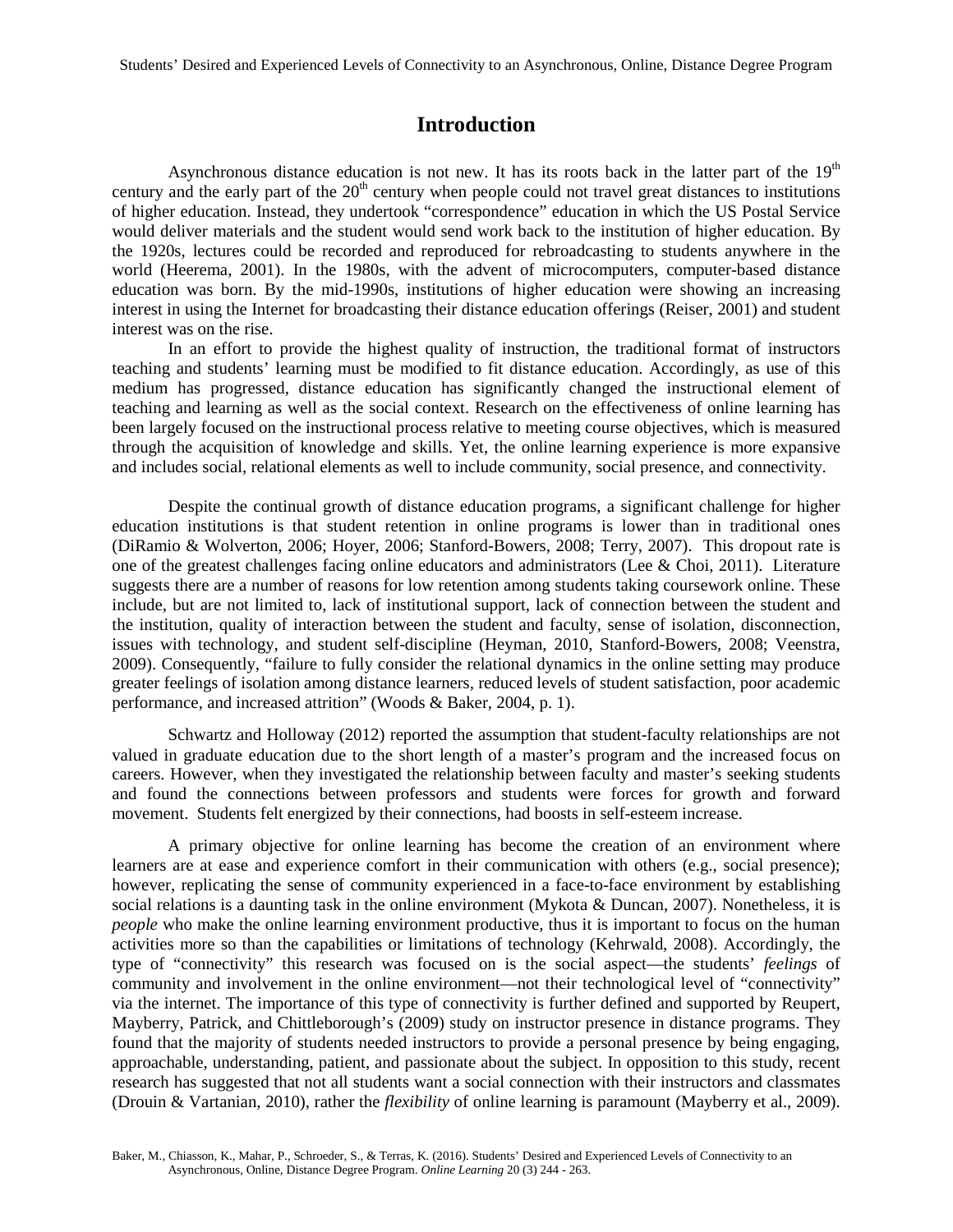This phenomenon can be explained by a study conducted by Capdeferro and Romero (2012) who investigated online master's students' perceptions of collaborative learning activities. Students identified these activities as the most important source of frustration in online learning due to the following: group disorganization, lack of shared goals amongst team members, imbalance in level of commitment and quality of individual contributions, excess time spent on these tasks, and difficulties in communication.

Research on the emotional aspect of online learning has focused on the importance of the learners' feelings in relation to sense of community (Rovai & Wighting, 2005). This research also emphasized the importance of the affective dimension, and that the "full promise of web-based education will not be realized, unless affective aspects are properly acknowledged" (Zembylas, Theodorou & Pavlakis, 2008, p. 109). Pigliapoco and Boglio (2008) found that students' perceived sense of community in online courses was relevant to student satisfaction, performance, and persistence.

Limited empirical evidence exists on the degree of connectivity learners feel toward others in their learning communities, especially in distance degree programs. Further research must focus on the nature, role, and function of social presence in online learning environments (Kehrwald 2008). This study sought to assess and understand the level of connectivity distance learners and experienced in an online, asynchronous distance degree program. The following is a discussion of the literature and theoretical support for this study, followed by a description of the research questions. The method is presented with detail on the analysis run to determine what connectivity are high and low. Finally, the paper concludes with a thorough review of the results and a discussion of what it means to be connected in an online learning environment, and what factors have the greatest influence on online graduate students' feeling of connectivity.

## **Literature Review**

#### **Social Presence**

Social presence theory involves the affective domain as it relates to interpersonal communication. It is the critical affective ingredient for online learning because social presence is one of the more important constructs to determine the level of interaction in an online learning environment (Mykota & Duncan, 2007). Short, William, and Christie (1976) defined social presence as "the degree of salience of the other person in a mediated interaction and the consequent salience of the interpersonal interaction" (p. 65).

Contemporary definitions of social presence include "the degree to which participants in computer-mediated communication feel affectively connected to one other" (Swan & Shih, 2005) and "the degree to which a person is perceived as a real person in mediated communication" (Gunawardena & Zittle, 1997, p. 9). Thus, social presence is a factor of both the medium and the quality of communication in a sequence of interactions (see Figure 1). (Gunawardena & Zittle, 1997).

Three constructs comprise social presence: immediacy, authenticity, and intimacy (Starr-Glass, 2011). *Immediacy* is a learner's perceived social and psychological distance influenced by interpersonal communication behaviors, both verbal and nonverbal (Arbaugh, 2001; Starr-Glass, 2011). Understood within immediacy is *co-presence*, when the learner "senses he/she is not alone or isolated, is aware of the presence of an 'other,' and believes that others are aware of him/her" (Starr-Glass, 2011, p. 142).

The second construct is *authenticity*. This is the quality and extent of personal disclosure and the expression of a genuine self (Starr-Glass, 2011; Cranton, 2001). Authenticity calls for psychological involvement which is understood as "a higher level of social presence in which the individual focuses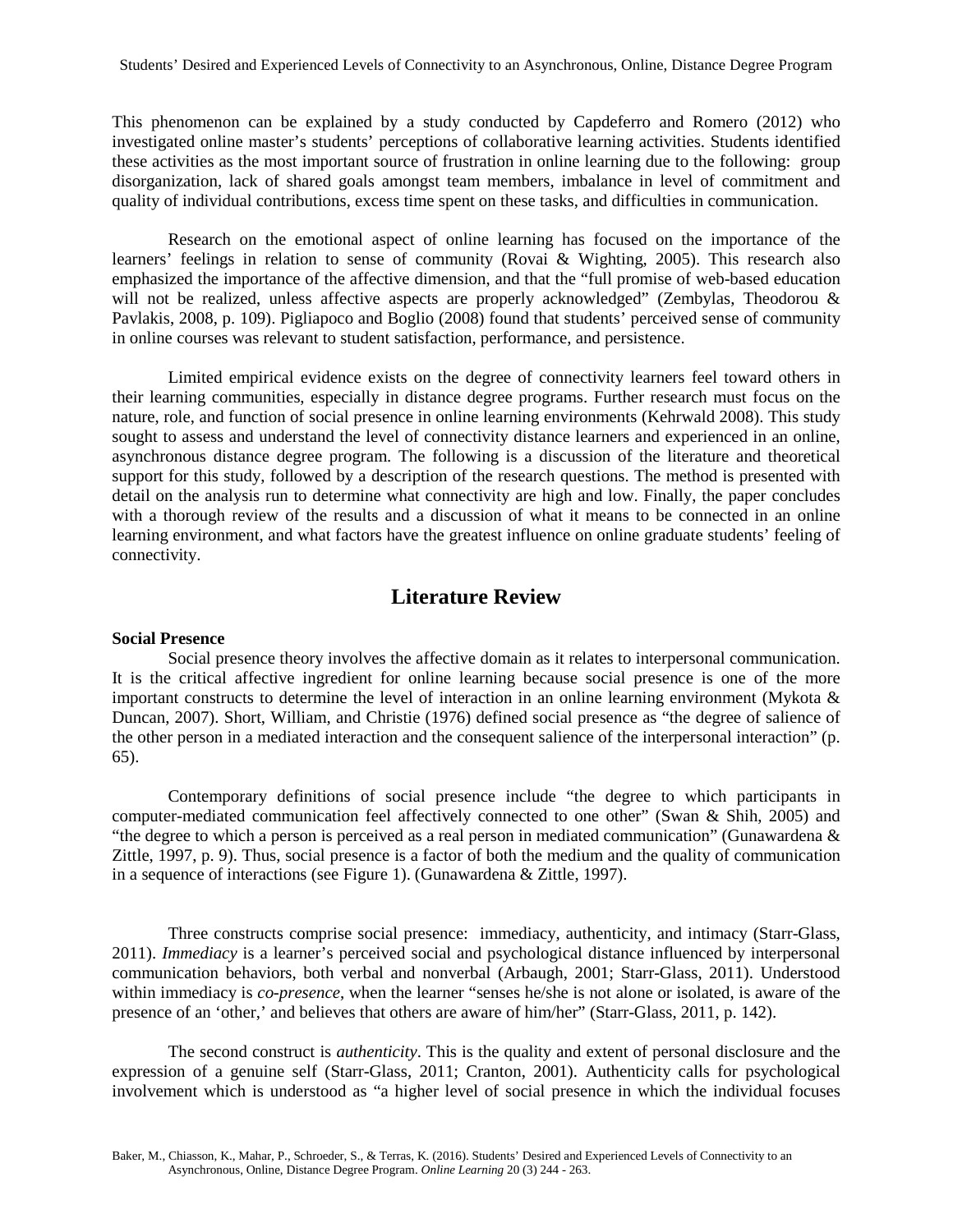attention, empathizes, responds to feelings, and considers that he/she is aware of the intentions, motivations, and thoughts of others" (Starr-Glass, 2011, p. 142).

The final construct, *intimacy*, occurs when closeness is obtained as a result of behaviors associated with immediacy and authenticity. Intimacy requires behavioral engagement and is the highest manifestation of social presence; "the individual believes that his/her actions are interdependent, related, connected, and responsive to the 'other' and that the 'other' recognizes and reciprocates the responsiveness" (Starr-Glass, 2011, p. 142).



*Figure 1. Social Presence Sequence of Interactions*

### **Sense of Community**

McMillian and Chavis (1996) defined community as "a feeling that members have of belonging, a feeling that members matter to one another and to the group, and a shared faith that members' needs will be met through their commitment to be together" (p. 9). Rovai (2002) defined virtual learning communities as the intersection of four components: interaction, trust, learning, and spirit. These four components can be constitutively defined as four dimensions of sense of community.

*Spirit* denotes recognition of membership in a community and the feelings of friendship, cohesion, and bonding that develop among learners as they enjoy one another and look forward to time together. If community spirit is not felt, learners may feel lonely, isolated, and disconnected (Rovai, 2002).

*Trust* is the feeling that community members can be trusted and represents a willingness to rely on other members of the community in whom one has confidence. Trust is comprised of two components: credibility and benevolence. Credibility means the words of others in the community can be relied on, and benevolence is the extent that learners are genuinely interested in the welfare of others and are motivated to assist others in their learning (Rovai, 2002).

The third dimension of sense of community is *interaction*. Community is fostered through the quality of interactions, not through the quantity. Socioemotional tasks are directed toward the relationship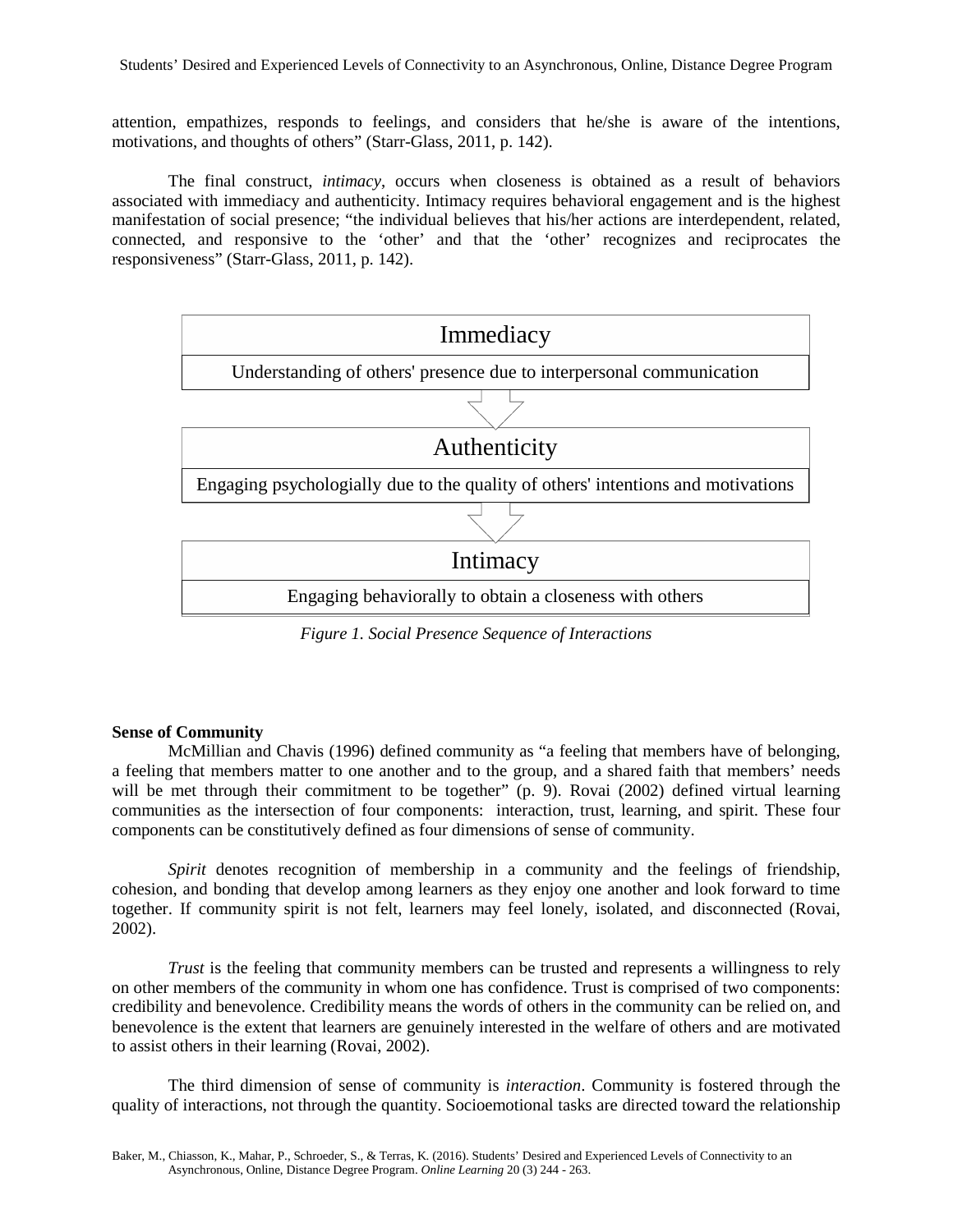among learners that are typically self-generated. These types of interactions range from empathetic messages to self-disclosure, with the more personal information being disclosed, the stronger the community becomes (Rovai, 2002).

The final dimension is *learning*. This is the commitment to a common educational purpose and epitomizes learner attitudes concerning the quality of learning. Thus, the community of learners grows to value learning and feels their educational needs are being satisfied through active participation in the community (Rovai, 2002).

This study examined the level of connectivity desired and experienced among those students studying entirely online in an asynchronous distance degree program. The electronic survey assessed the strength of graduate students' connectivity to the program, other students in the program, instructors, and advisors. Connectivity was understood in relation to the students' sense of community and level of social presence, as defined by the literature. The research questions were as follows:

- 1. How connected do graduate students studying in an online distance education program *want* to be with the program/other students/instructors/advisors?
- 2. How connected *are* graduate students studying in an online distance education program with the program/other students/instructors/advisors?
- 3. What demographic variables, if any, are correlated with levels of desired connectivity in each category?
- 4. What demographic variables, if any, are correlated with levels of experienced connectivity in each category?

Two theories provided the framework for this study and the research questions posed, to include sense of community and social presence. Supported in the literature is the understanding that social presence is positively correlated with building and sustaining a sense of community in the distance learning community.

## **Method**

#### **Participants**

Participants were 100 graduate students enrolled in the Masters of Science in Special Education distance degree program through the Department of Teaching & Learning at a Midwest university. These participants were the respondents from the 327 eligible students who received the questionnaire. Thus, the response rate from the original population was 31%. Fourteen were incomplete and removed from the data set. An incomplete submission was defined as having failed to answer one or more questions in any matrix; this resulted in a 26% response rate. In order to compute a total score of connectivity for each student, and compare students by their identified demographics, researchers found it necessary to only include complete responses. Including partial response surveys would have skewed student comparisons and would not have allowed researchers to test the survey's validity. In addition, incomplete surveys tended to be missing responses to more than 30% of the questions.

Respondents were predominately female (88%); had completed 13 or more credits (68%); were currently working in an educational setting (86%); were residing in the West or Midwest Region of the United States (85%); and had a 3.5 GPA or higher (83%).

#### **Survey**

The electronic survey was developed using the Qualtrics Research Suite—a widely available online survey tool. The surveys in this study were created, distributed, and analyzed from a secure sockets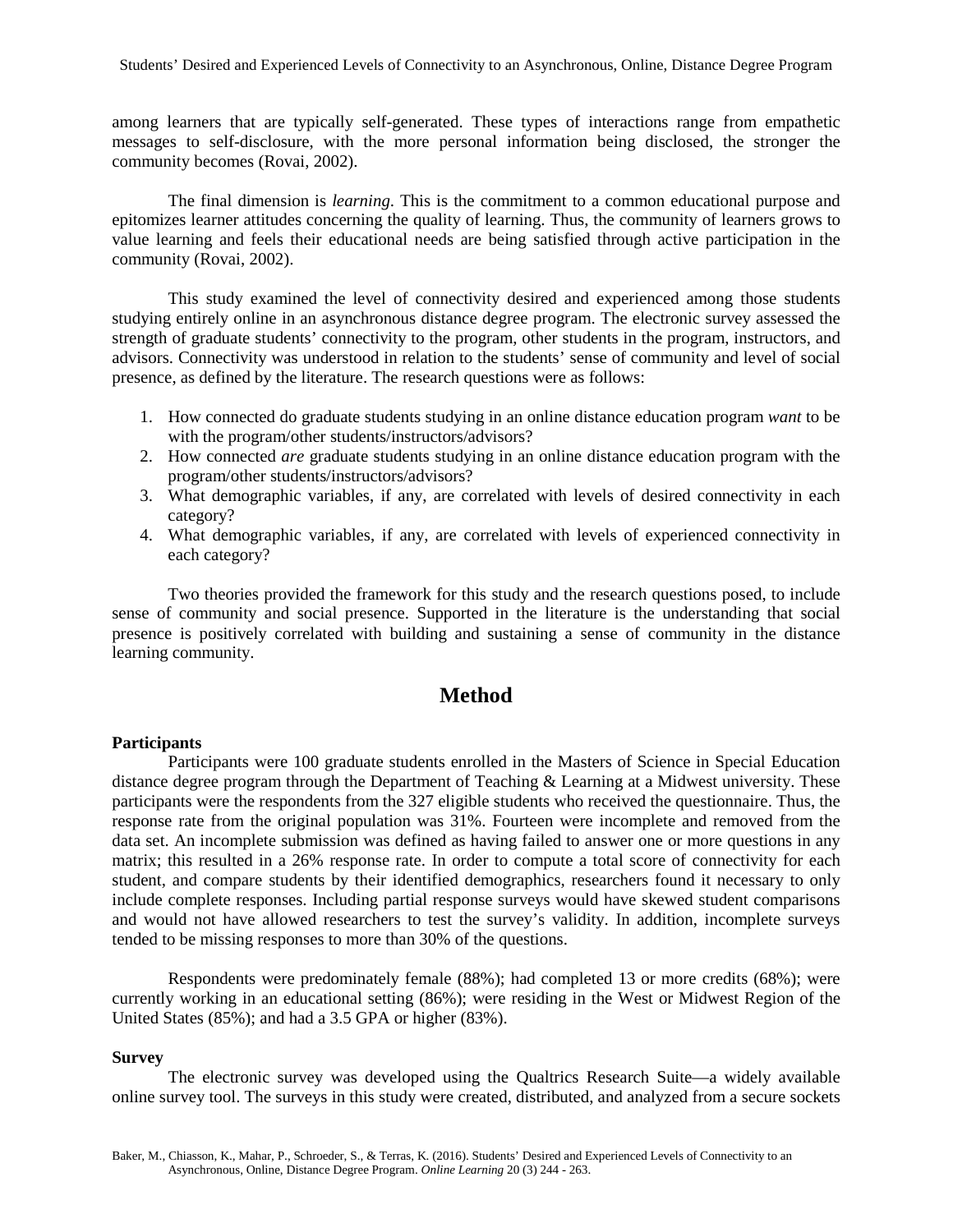layer (SSL) encrypted site. The survey was developed from the theories of social presence and sense of community. Table 1 provides the constructs which were operationalized for this study by the research team, using the literature. Three to four survey indicators (questions) were written by the research team to reflect each of the listed dimensions in Table 1 for every category of experience (program, other students, advisors, and instructors). Note that the fourth component (learning) within sense of community was not utilized in developing the tool as this study sought to explore the level of connectivity without evaluation of the teaching/learning within the program.

The indicators (Likert scale questions) were written, reviewed, and revised by the five-member research team until consensus was reached for each construct. A five-point Likert scale (strongly agree, agree, neither agree nor disagree, disagree, strongly disagree) was employed for each indicator with half of the indicators reverse coded. The indicators were then presented to faculty members within the Special Education program at the university of study. Faculty members provided feedback on word structure and content. Figure 2 provides an example of one of the four matrixes (one for the connectivity to the program, other students, instructors, and peers) as it appeared in the electronic survey.

|                                                                                         |                   |          | Neither Agree nor |       |                |
|-----------------------------------------------------------------------------------------|-------------------|----------|-------------------|-------|----------------|
|                                                                                         | Strongly Disagree | Disagree | Disagree          | Agree | Strongly Agree |
| My advisor makes me feel like<br>I belong.                                              |                   |          |                   |       |                |
| My advisor and I exchange<br>personal information.                                      |                   | ∩        |                   |       | ∩              |
| My advisor is not aware of my<br>needs.                                                 |                   | ⋒        |                   |       |                |
| My advisor does not follow up<br>with me.                                               |                   | ∩        |                   |       | ∩              |
| My advisor treats me as an<br>individual.                                               |                   |          |                   |       |                |
| I know I matter because my<br>advisor thoughtfully<br>communicates with me.             |                   | ∩        |                   |       | ∩              |
| I have developed a meaningful<br>relationship with my advisor.                          |                   |          |                   |       |                |
| I have not formed a connection<br>with my advisor.                                      |                   |          |                   |       | C              |
| My advisor does not seem<br>knowledgeable about my<br>master's program<br>requirements. |                   |          |                   |       |                |
| My advisor is actively involved.                                                        |                   | ∩        |                   |       |                |
| My advisor has not made an<br>effort to get to know me.                                 |                   |          |                   |       |                |

The following questions refer to your interactions with your advisor in the special education program. Please indicate the degree to which you agree or disagree with each statement.

Figure 2. *Screen Shot of the Matrix Measuring Connectivity to Advisor: Online Survey*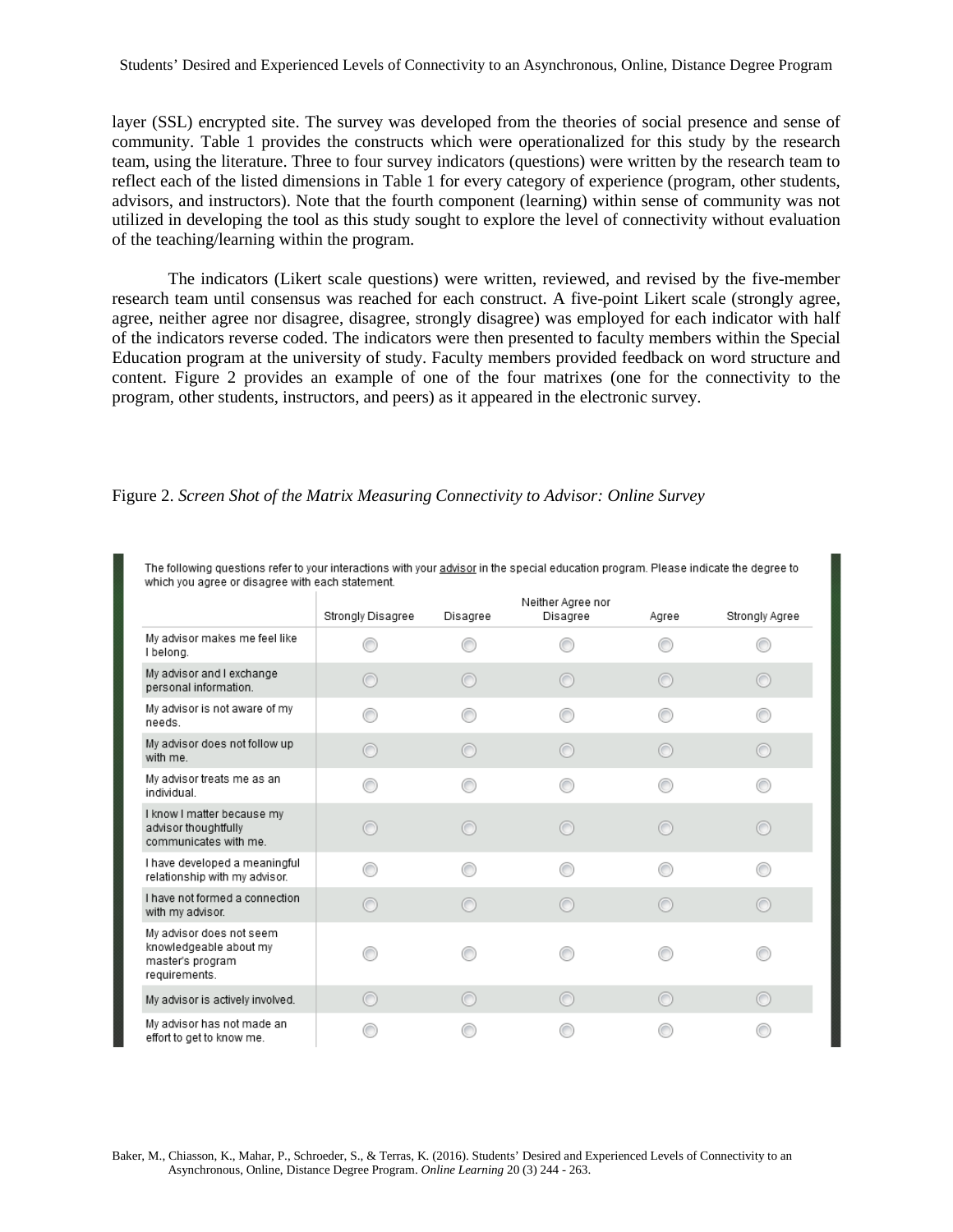| Theory             | Dimension/Construct | Definition                                                                                                                                                                                              | Example survey indicator                                                                               |
|--------------------|---------------------|---------------------------------------------------------------------------------------------------------------------------------------------------------------------------------------------------------|--------------------------------------------------------------------------------------------------------|
|                    | Immediacy           | A student's perceived<br>psychological/emotional distance<br>(between /among instructors,<br>peers, advisors); influenced by<br>interpersonal communicative<br>behaviors, both verbal and<br>nonverbal. | "Program" Indicator:<br>I have ample opportunities<br>to engage with others in the<br>program.         |
| Social Presence    | Authenticity        | The quality and extent of personal<br>disclosure; the expression of the<br>genuine self.                                                                                                                | "Advisor" Indicator:<br>My advisor has not made<br>an effort to get to know<br>me.                     |
|                    | Intimacy            | "Closeness" obtained as a result<br>of immediacy behaviors.                                                                                                                                             | "Instructors" Indicator:<br>Instructors make me feel<br>that I matter.                                 |
|                    | Spirit              | Recognition of membership in a<br>community and the feelings of<br>friendship, cohesion and bonding<br>that develops among learners as<br>they enjoy one another and look<br>forward to time together.  | "Other Students" Indicator:<br>I look forward to<br>interacting with students in<br>my online classes. |
|                    |                     |                                                                                                                                                                                                         |                                                                                                        |
| Sense of Community | Trust               | Feeling that community members<br>can be trusted; represents a<br>willingness to rely on other<br>members of the community in<br>whom one has confidence.                                               | "Instructors" Indicator:<br>Instructors create<br>welcoming online<br>environments.                    |
|                    | Interaction         | Focus on quality interactions<br>rather than quantity.                                                                                                                                                  | "Advisor" Indicator:<br>My advisor and I have<br>quality interactions.                                 |

Table 1: *Operational Definitions of Social Presence and Sense of Community Categories*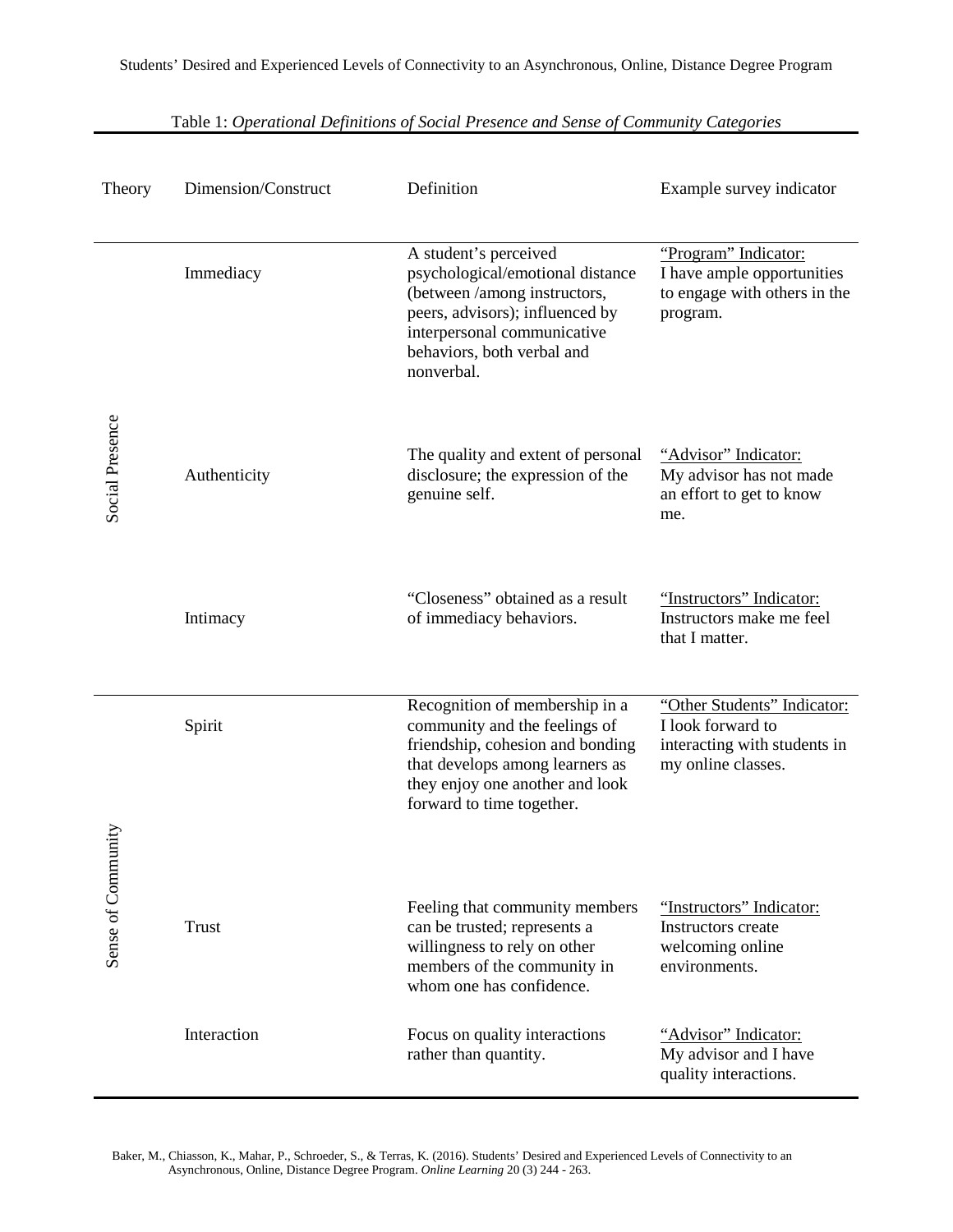In addition to the constructs of connectivity, participants also responded to six demographic questions:

- Location (West region U.S., Midwest U.S., South U.S., Northeast U.S., Southeast U.S., International);
- Gender (male, female, other);
- Categorical age (open response);
- GPA (open response);
- Completed credits  $(0, 1-6, 7-12, 13-18, 19)$  or more);
- Completed semesters  $(0, 1, 2, 3, 4, 5, 6$  or more); and,
- Current employment in an educational setting (yes or no).

Additionally, students interested in participating in a future follow-up interview were invited to share their contact information; however this information was not linked nor exported to their survey responses. Finally, the survey and the method for distribution was approved by the university's Institutional Review Board.

All students enrolled in the Special Education, Masters' of Science degree program at the identified university during spring semester of 2014 were invited to complete this electronic survey. The invitation to participate was sent along with three additional reminders to complete the survey.

The invitation to participate came from the Special Education faculty and was sent to advisees via email. The students were notified that their participation was voluntary and their advisors would not know who had or had not completed the survey. A drawing for five \$25 gift cards was also offered as an incentive to participate. If respondents wanted to be eligible for the gift cards, they provided their name and contact information, but this information was not linked to the survey response items.

## **Data Analysis**

To measure students' strength of connectivity to the program, other students, instructors, and advisors, participants responded to 20-24 Likert scale questions for each category (other students, program, advisors, and instructors). See earlier Figure 2 for an example. The Likert scale included the following response options: strongly agree; agree; neither agree nor disagree; disagree; or strongly disagree. Roughly half of the Likert scaled questions were reverse coded so that a high score (5) was always indicative of strong, positive connectivity. As an example, strongly agree was coded as a five for the measure "I know students will respond to me in a constructive and supportive manner" while it received a one for indicators of poor connectivity, as in the item, "I am not comfortable asking questions of other students."

During a validity test and review of results, researchers found one variable within each category that was not highly correlated with other measures within that given category. These four variables were removed prior to analysis. These questions included language addressing "personal interactions" with students, advisors, the program, and instructors. It was noted that a "personal interaction" was not significantly correlated (at  $p<0.05$  or  $p<0.01$ ) to the level of connectivity in any category. After discussion, and review of the guiding theories, the research team identified that developing a personal relationship is a poor measure for overall connectivity.

Four additional variables were removed from the measure of connectivity with other students as they were not significantly correlated to seven or more other measurements (22 total) of connectivity to peers. The four identified variables had weak or no significant correlation to the other indicators within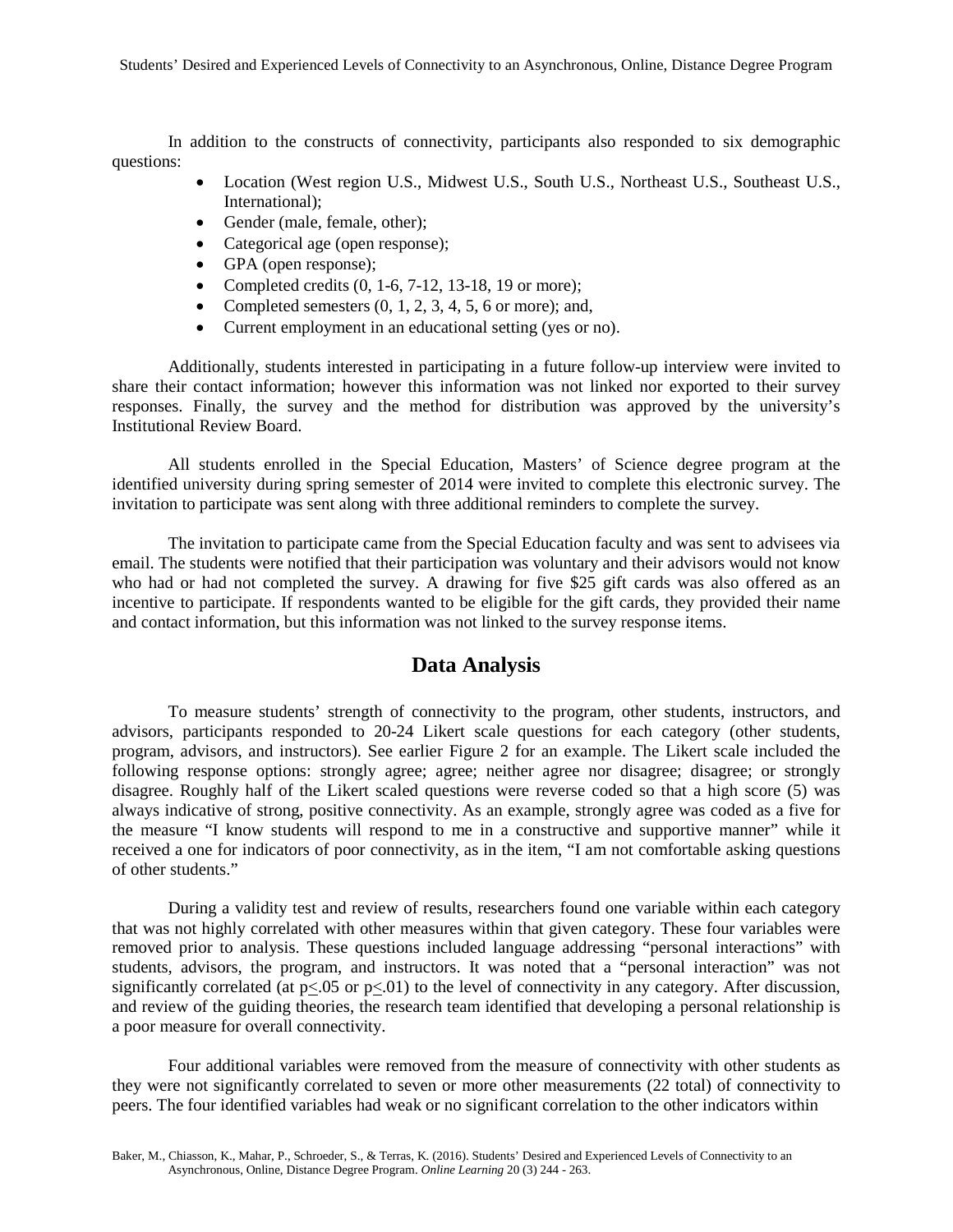|                                                                                                    | I look<br>forward to<br>interacting<br>with students<br>in my online<br>classes. | I interact with other<br>students above and<br>beyond what is<br>required in courses. | able 2.1 carbon correlation for the 1 the Exemined Farmoles for connectivity to $\Gamma$<br>I am uncomfortable<br>disclosing personal<br>information to other<br>students in my<br>online courses. | I make my<br>presence<br>known in my<br>online courses. | I know other<br>students on a<br>personal level<br>in my online<br>courses. |
|----------------------------------------------------------------------------------------------------|----------------------------------------------------------------------------------|---------------------------------------------------------------------------------------|----------------------------------------------------------------------------------------------------------------------------------------------------------------------------------------------------|---------------------------------------------------------|-----------------------------------------------------------------------------|
| Other students are<br>considerate of my<br>thoughts and feelings.                                  | $.398***$                                                                        | .050                                                                                  | $-.268$ <sup>*</sup>                                                                                                                                                                               | $.217*$                                                 | .106                                                                        |
| I know students will<br>respond to me in a<br>constructive and<br>supportive manner.               | $.352**$                                                                         | .068                                                                                  | $-.250*$                                                                                                                                                                                           | .112                                                    | .162                                                                        |
| Emotionally, I feel<br>distanced from other<br>students.                                           | $-.183$                                                                          | $-.158$                                                                               | $.495***$                                                                                                                                                                                          | $-.091$                                                 | $-.202$                                                                     |
| I have not formed a bond<br>with other students.                                                   | $-.308$ **                                                                       | $-.408$ **                                                                            | $.354***$                                                                                                                                                                                          | $-.230*$                                                | $-.345$ **                                                                  |
| I have a sense of<br>community with other<br>students.                                             | $.460**$                                                                         | $.387**$                                                                              | $-.100$                                                                                                                                                                                            | $.441***$                                               | $.387***$                                                                   |
| I am not comfortable<br>asking questions of other<br>students.                                     | $-.231$ <sup>*</sup>                                                             | $-.075$                                                                               | $.375***$                                                                                                                                                                                          | $-179$                                                  | .024                                                                        |
| I look forward to<br>interacting with students<br>in my online classes.                            |                                                                                  | $.447**$                                                                              | $-.013$                                                                                                                                                                                            | $.496**$                                                | .166                                                                        |
| I cannot trust other<br>students to support me in<br>my learning.                                  | $-.227$                                                                          | $-.018$                                                                               | $.390**$                                                                                                                                                                                           | $-.107$                                                 | $-.021$                                                                     |
| I do not feel safe<br>expressing my opinion to<br>other students.                                  | $-166$                                                                           | .057                                                                                  | $.356**$                                                                                                                                                                                           | $-184$                                                  | .037                                                                        |
| I interact with other<br>students above and<br>beyond what is required<br>in courses.              | $.447**$                                                                         |                                                                                       | .006                                                                                                                                                                                               | $.328**$                                                | $.532**$                                                                    |
| I can form distinct<br>impressions of students in<br>my courses.                                   | $.354***$                                                                        | $.349**$                                                                              | $-.031$                                                                                                                                                                                            | $.359***$                                               | $.237*$                                                                     |
| I have developed a<br>network with some<br>students.                                               | $.283***$                                                                        | $.576**$                                                                              | .035                                                                                                                                                                                               | .177                                                    | $.660**$                                                                    |
| I am detached from other<br>students in my online<br>courses, even though I<br>interact with them. | $-.196$                                                                          | $-.311$ **                                                                            | $.428**$                                                                                                                                                                                           | $-127$                                                  | $-.392**$                                                                   |
| Students recognize me as<br>a contributing member of<br>the online learning<br>community.          | $.394**$                                                                         | $.248*$                                                                               | $-.079$                                                                                                                                                                                            | $.467**$                                                | $.324***$                                                                   |

Table 2: *Pearson Correlation for the Five Excluded Variables for Connectivity to Peers*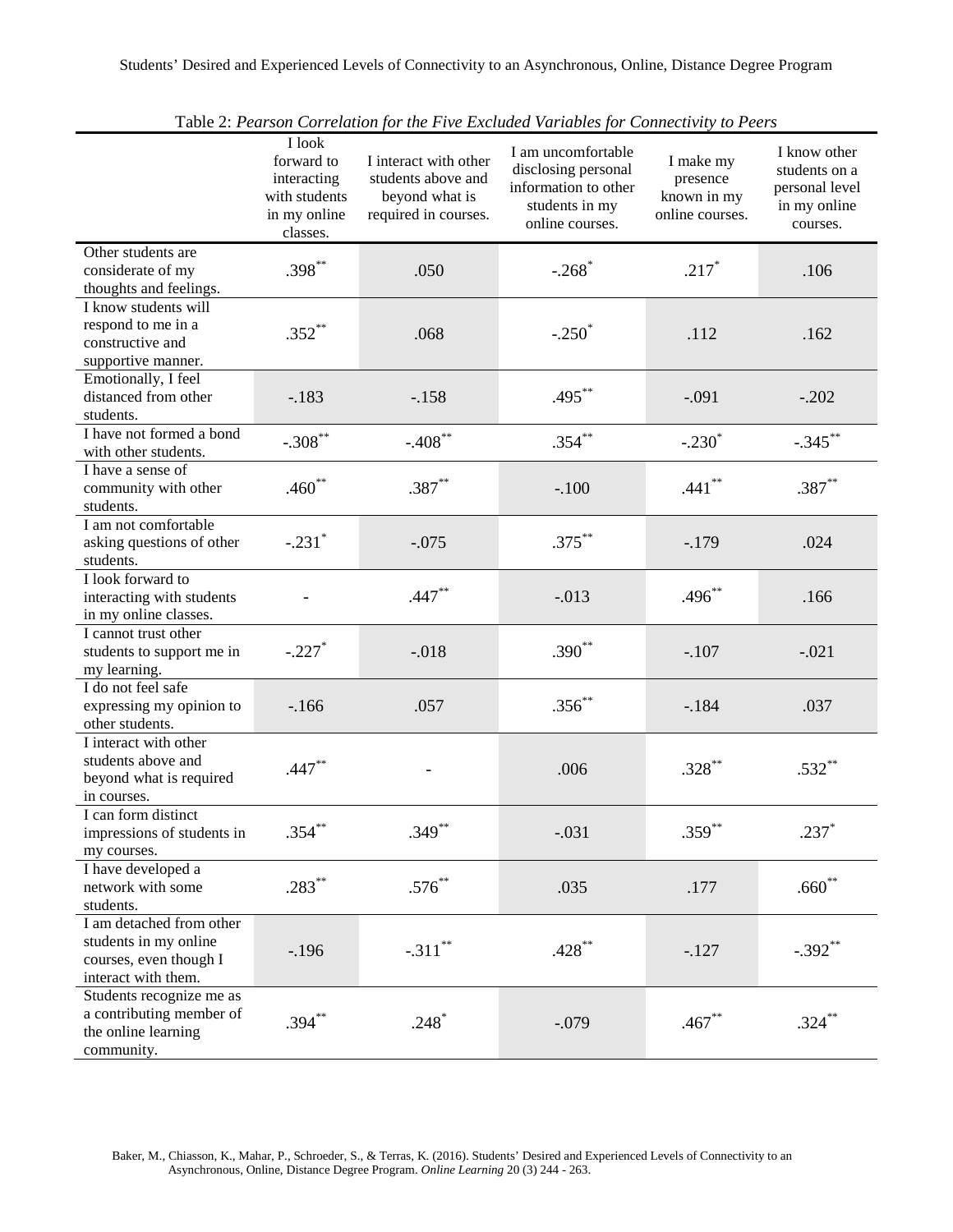|                                                                                                        | I look<br>forward to<br>interacting<br>with students<br>in my online<br>classes. | I interact with other<br>students above and<br>beyond what is<br>required in courses. | I am uncomfortable<br>disclosing personal<br>information to other<br>students in my<br>online courses. | I make my<br>presence<br>known in my<br>online courses. | I know other<br>students on a<br>personal level<br>in my online<br>courses. |
|--------------------------------------------------------------------------------------------------------|----------------------------------------------------------------------------------|---------------------------------------------------------------------------------------|--------------------------------------------------------------------------------------------------------|---------------------------------------------------------|-----------------------------------------------------------------------------|
| I am dissatisfied with the<br>quality of interactions<br>with other students in my<br>online courses.  | $-.101$                                                                          | .059                                                                                  | $.389^{**}$                                                                                            | .044                                                    | $-.066$                                                                     |
| I have meaningful<br>exchanges with other<br>students.                                                 | $.487**$                                                                         | $.410**$                                                                              | $-.084$                                                                                                | $.270*$                                                 | $.357**$                                                                    |
| Other students make their<br>presence known in my<br>online courses.                                   | $.436**$                                                                         | $.403**$                                                                              | $-.160$                                                                                                | $.499**$                                                | $.222*$                                                                     |
| I am uncomfortable<br>disclosing personal<br>information to other<br>students in my online<br>courses. | $-.013$                                                                          | .006                                                                                  |                                                                                                        | $-.045$                                                 | .063                                                                        |
| I am an isolated learner<br>in my online courses.                                                      | $-.266*$                                                                         | $-.211$                                                                               | $.342$ **                                                                                              | $-.277$ **                                              | $-.126$                                                                     |
| I make my presence<br>known in my online<br>courses.                                                   | $.496^{**}$                                                                      | $.328***$                                                                             | $-.045$                                                                                                | $\overline{\phantom{a}}$                                | .173                                                                        |
| I know other students on<br>a personal level in my<br>online courses.                                  | .166                                                                             | $.532**$                                                                              | .063                                                                                                   | .173                                                    | $\overline{\phantom{a}}$                                                    |
| Interactions with other<br>students are superficial.                                                   | $-179$                                                                           | $-.220*$                                                                              | $.420**$                                                                                               | $-129$                                                  | $-184$                                                                      |

\*\* Correlation is significant at the 0.01 level (2-tailed) \* Correlation is significant at the 0.05 level (2 tailed)

that category; all of which were highly correlated to one another. It was necessary to remove these items so that they would not skew respondents' overall connectivity score. Table 2 highlights provides additional information about the five removed variables under connectivity to peers and the additional variables measuring connectivity to other students. The shaded items were uncorrelated.

Within each category of experienced connectivity, respondents had a calculated total connectivity score. This was derived by adding their response value to each Likert scale indicator in which half of the indicators were written in the negative and then reverse coded. Participants' scores were then compared to the max value for each category (program connectivity [115 max score], connectivity to instructors [110], other students [85], and advisors [110]) as well as a total score of connectivity to include all of the above categories (added for a max value 420). Both raw scores and percent of experienced connectivity were utilized when looking for variability across all demographic variables.

Participants' experienced connectivity scores and percentages were used to explore statistical differences of means when testing within geographic location, identified gender, work experience, categorical age, GPA, completed credits, number of completed semesters, and employment status. Researchers employed both one-way ANOVA and standard *t* tests (p<.05). Correlations were also calculated between numeric (ratio) age and total score in each category. Students *desired* connectivity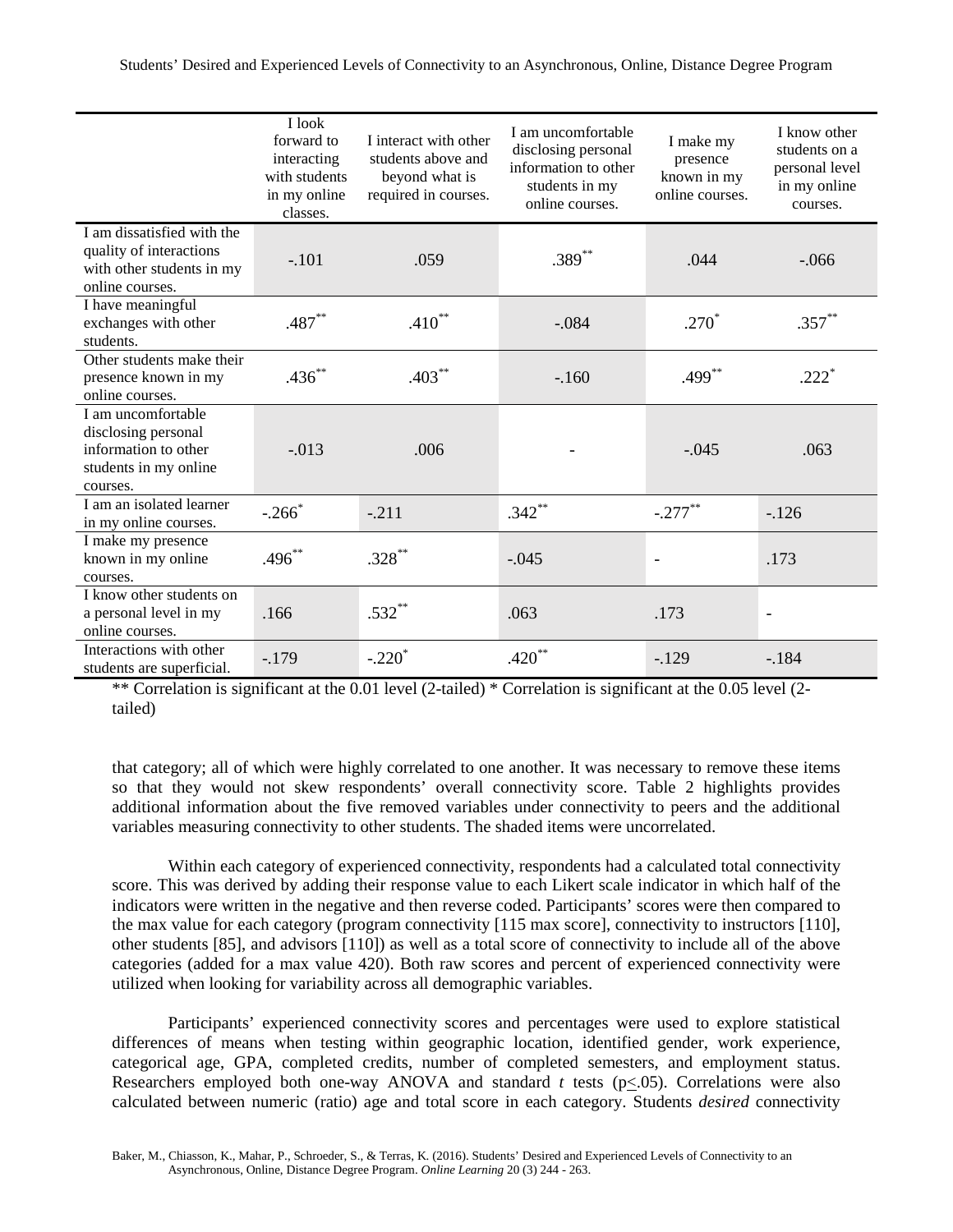was also compared to their *experienced* connectivity in each category through a one-way ANOVA and standard  $t$  test ( $p < .05$ ).

## **Results**

When asked how much connectivity they desired with their advisor, instructors, students, and the program as whole, it was evident that students desired very high connectivity with their instructors (48% of students indicated "very high") and advisors (52%) with few wanting high connectivity with other students in the program (12%). Figure 3 corroborates the above conclusion and provides the means and modes for the level of connectivity desired among each category.



Figure 3*. Level of Connectivity Desired among Online Students in the Special Education Program (1 = Very Low; 5 = Very High)*

No statistically significant differences existed in the level of connectivity desired in any category when comparing: geographic location; employment status; number of credits completed; number of semesters complete; and GPA. Additionally, no significant correlation presented between ratio age and level of connectivity desired in any category. However, when age was tested categorically for desired connectivity there were statistically significant difference of means with other students (p=.043) and desired connectivity with instructors  $(p=.05)$  in the special education program. Table 3 details these findings.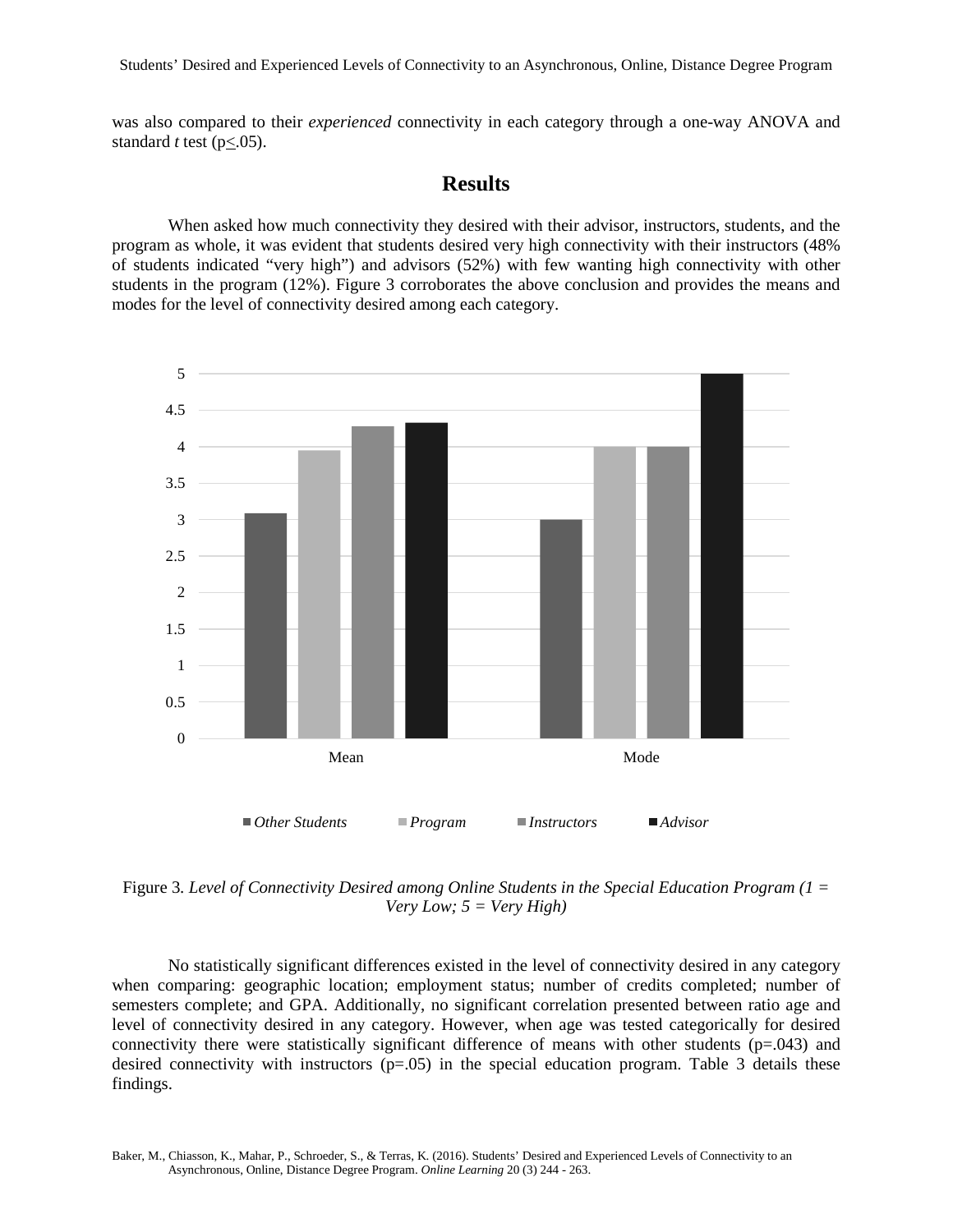| Age Range        | Other Students* | Instructors* | Program | Advisor |
|------------------|-----------------|--------------|---------|---------|
| $21 - 25$        | 2.79            | 3.96         | 3.71    | 4.21    |
| $26 - 30$        | 3.6             | 4.73         | 4.33    | 4.67    |
| $31 - 35$        | 3.17            | 4.33         | 3.94    | 4.28    |
| 36-40            | 3.25            | 4.31         | 4.06    | 4.38    |
| $41 - 45$        | 3.5             | 4            | 4       | 4       |
| $46 - 50$        | 1.75            | 3.75         | 3.25    | 3.75    |
| 51 and older     | 3               | 4.8          | 4.20    | 4.60    |
| Total<br>Average | 3.09            | 4.28         | 3.95    | 4.33    |

Table 3: *Average Level of Connectivity Desired with Other Students and Instructors by Age Category*

Note: *(1 = Very Low; 5 = Very High)*



Figure 4*. Difference in Desired Connectivity between Age Categories among Student Connectivity and Instructor Connectivity (1 = Very Low; 5 = Very High)*

Table 3 and Figure 4 illustrate that those who were between 46 and 50 years of age wanted the least amount of connectivity with students, instructors, the program, and their advisors when compared to the other age cohorts; which again, was statistically significant among students and instructors. Similarly, those between 26 and 30 years of age desired higher connectivity across all categories with statistically significant differences among desired connectivity with students and instructors. Averages shaded in Table 1 indicate age categories desiring less connectivity than the overall student sample (average). Those 21-25 and 46-50 years of age desired less connectivity across all categories than the average overall student sample. Conversely, those 26-30 and 36-40 years old desired higher connectivity across all categories when compared to the other five age groups.

No significant correlation existed between ratio age and experienced connectivity among any category. Experienced connectivity in one category was highly correlated with experienced connectivity in another. The strongest correlations were between a students' connectivity to the program and their instructors, and connectivity to the program and their advisors. See Table 3.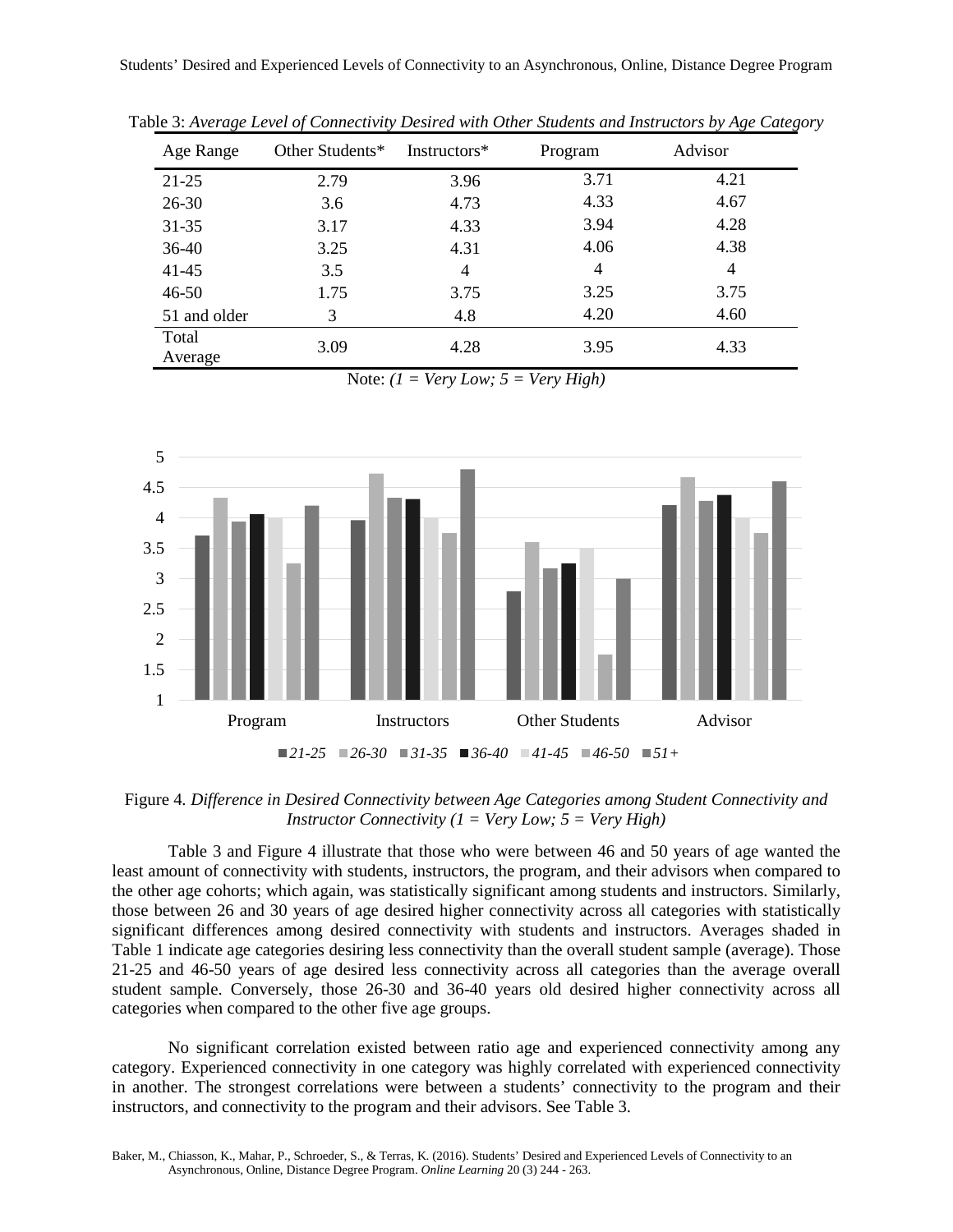|                           | Program   | Advisor   | Instructor | Other<br>students | Total<br>connectivity |
|---------------------------|-----------|-----------|------------|-------------------|-----------------------|
| 1. Total "Program" Score  |           |           |            |                   |                       |
| 2. Total "Advisor"        | $.742**$  |           |            |                   |                       |
| 3. Total "Instructor"     | $.743***$ | $.512$ ** |            |                   |                       |
| 4. Total "Other Students" | $.577***$ | $.273*$   | $.654**$   |                   |                       |
| 5. Total Connectivity     | $.927**$  | $.780**$  | $.882**$   | $.724***$         |                       |

Table 4: *Correlations for Student Levels of Connectivity to the Program, Advisors, Instructors, Other Students, and Overall Total Connectivity (N=86)*

\*p $\leq$ 0.05; \*\* p $\leq$ 0.01

Students indicated the strongest connectivity with their advisors (86% total rate of connectivity based on total student score over max value), followed by high connectivity with the program as a whole (79%), and their instructors (76%), with the lowest level of connectivity being experienced with other students in the program (69%). Table 5.

|                                                 | Average<br>connectivity | Max connectivity value | Overall<br>connectivity |
|-------------------------------------------------|-------------------------|------------------------|-------------------------|
|                                                 | score                   |                        | rate                    |
| <b>Experienced Connectivity: Advisor</b>        | 94                      | 110                    | 86%                     |
| <b>Experienced Connectivity: Program</b>        | 91                      | 115                    | 79%                     |
| <b>Experienced Connectivity: Instructors</b>    | 84                      | 110                    | 76%                     |
| <b>Experienced Connectivity: Other Students</b> | 59                      | 85                     | 69%                     |

Table 5: *Students' Average Scores and Rates of Connectivity with Advisors, Instructors, Other Students and the Program*

No statistically significant differences of means (ANOVA or *t* test) existed between experienced connectivity scores and the specified age categories. Though not statistically significant, students 51 and older experienced the highest overall rate of connectivity (80%) with those 41-45 years of age reporting the lowest total rate of connectivity (74%). See Figure 5 and Table 6.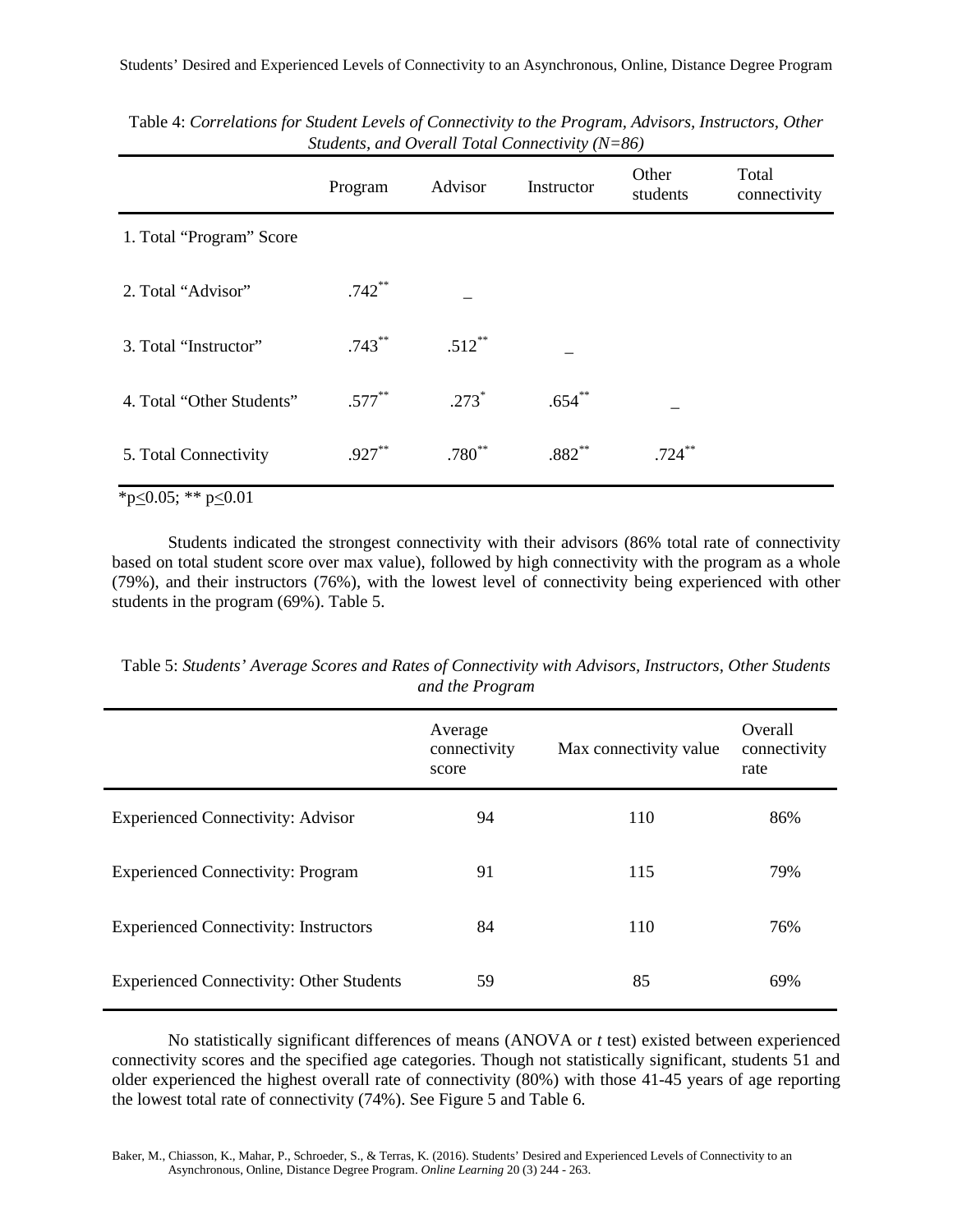



Figure 5*. Percent of Experienced Connectivity to the Program, Students, Instructors, and Advisors by Age Category (N=86)*

Table 6 illustrates that raw data utilized to create Figure 5. Though the differences were not statistically significant, the table does demonstrate where each age cohort experienced the greatest connectivity. For example, students between the ages of 21-25 reported the greatest connectivity to their advisors. The only age group this was not true for were those between 41 and 45 years of age.

| Age range            |      | Program | Instructors |      | Other students |      | Advisor |      | Total<br>connectivity |      |
|----------------------|------|---------|-------------|------|----------------|------|---------|------|-----------------------|------|
|                      | Mean | $\%$    | Mean        | %    | Mean           | $\%$ | Mean    | $\%$ | Mean                  | %    |
| $21 - 25$            | 91   | 79%     | 84          | 76%  | 61             | 72%  | 91      | 83%  | 327                   | 78%  |
| $26 - 30$            | 93   | 81%     | 86          | 78%  | 57             | 67%  | 97      | 88%  | 333                   | 79%  |
| $31 - 35$            | 91   | 79%     | 87          | 79%  | 58             | 68%  | 93      | 85%  | 329                   | 78%  |
| $36-40$              | 91   | 79%     | 81          | 74%  | 57             | 67%  | 96      | 87%  | 325                   | 77%  |
| 41-45                | 82   | 71%     | 85          | 77%  | 62             | 73%  | 82      | 75%  | 311                   | 74%  |
| $46 - 50$            | 92   | 80%     | 84          | 76%  | 56             | 66%  | 83      | 81%  | 320                   | 76%  |
| 51 and older         | 94   | 82%     | 83          | 75%  | 56             | 66%  | 102     | 93%  | 335                   | 80%  |
| <b>Total Average</b> | 91   | 79%     | 84          | 76%  | 59             | 69%  | 94      | 86%  | 328                   | 78%  |
| Max Value            | 115  | 100%    | 110         | 100% | 85             | 100% | 110     | 100% | 420                   | 100% |

Table 6: *Total Average Score and Rate of Experienced Connectivity with the Program, Instructors, Other Students, Advisors, and Overall Connectivity by Age Categories*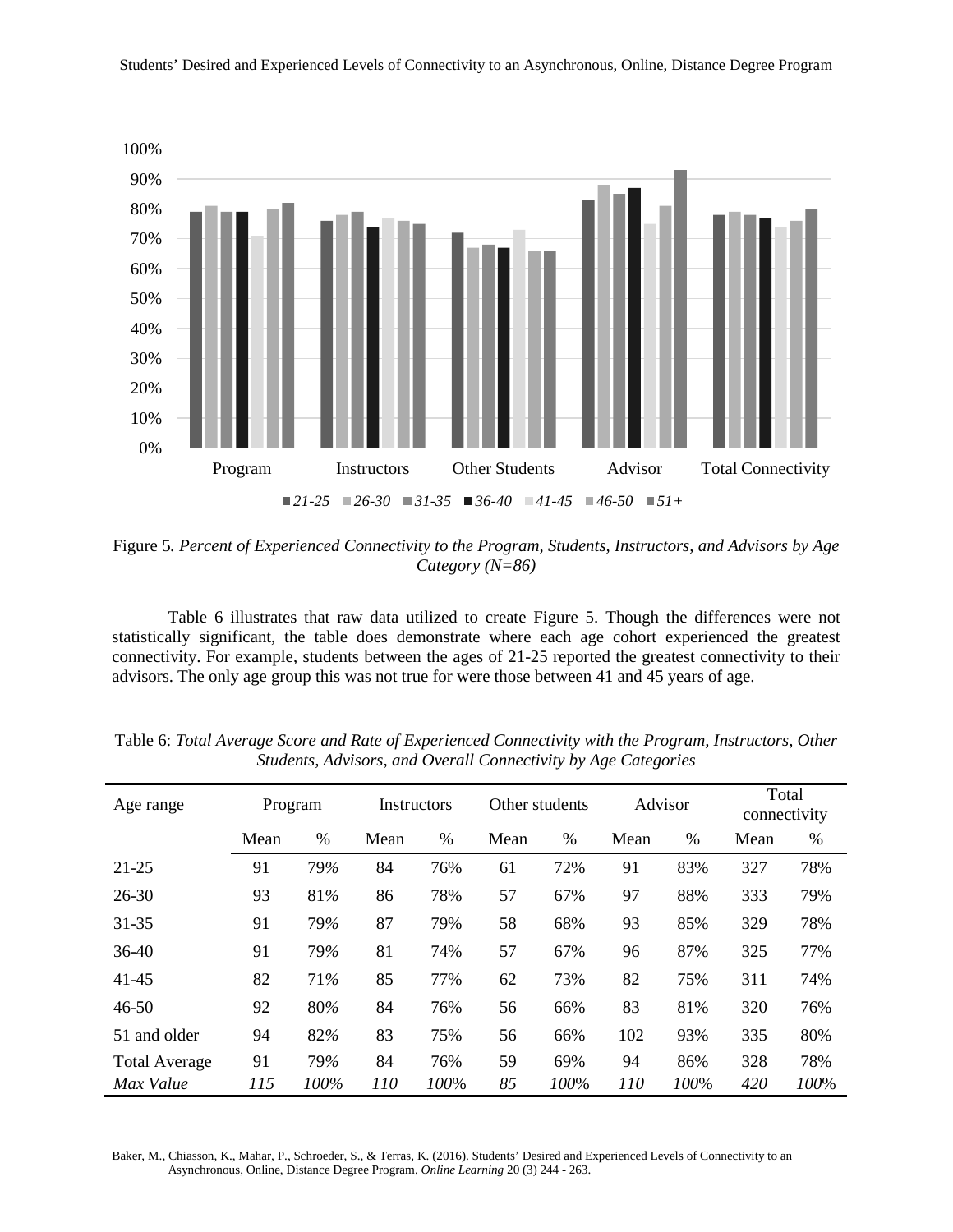Table 7 presents the rank order of connectivity scores by age cohort and categories. Among every age cohort, the lowest connectivity score related to connectivity with other students.

|              |               | Program |               | Instructor |               | Other students |               | Advisor |               | Overall<br>connectivity |
|--------------|---------------|---------|---------------|------------|---------------|----------------|---------------|---------|---------------|-------------------------|
|              | Age<br>cohort | Percent | Age<br>cohort | Percent    | Age<br>cohort | Percent        | Age<br>cohort | Percent | Age<br>cohort | Percent                 |
| High         | $51+$         | 82%     | $31 - 35$     | 79%        | $41 - 45$     | 73%            | $51+$         | 93%     | $51+$         | 80%                     |
|              | 26-30         | 81%     | $26 - 30$     | 78%        | $21 - 25$     | 72%            | 26-30         | 88%     | 26-30         | 79%                     |
|              | $46 - 50$     | 80%     | 41-45         | 77%        | 31-35         | 68%            | $36-40$       | 87%     | $21 - 25$     | 78%                     |
|              | $21 - 25$     | 79%     | 21-25         | 76%        | 26-30         | 67%            | $31 - 35$     | 85%     | $31 - 35$     | 78%                     |
| Connectivity | $31 - 35$     | 79%     | $46 - 50$     | 76%        | 36-40         | 67%            | 21-25         | 83%     | $36-40$       | 77%                     |
|              | 36-40         | 79%     | $51+$         | 75%        | $46 - 50$     | 66%            | 46-50         | 81%     | $46 - 50$     | 76%                     |
| Low          | 41-45         | 71%     | $36-40$       | 74%        | $51+$         | 66%            | 41-45         | 75%     | 41-45         | 74%                     |

Table 7: *Highest and Lowest Student Connectivity Scores in Each Category Rank by Age*

Of most importance in Table 7 is the rank order of age categories for overall connectivity. This data demonstrated that those 51 and older (the oldest student cohort) reported the highest connectivity to their online program. The next two age categories with similar connectivity scores were the youngest two age cohorts (26-30 and 21-25). The youngest and oldest student participants reported the highest connectivity to the online program.

## **Discussion**

In 2013, 77% of academic leaders polled indicated that they believed online courses to be the same as or superior to those offered in face-to-face delivery mode (Allen & Seaman). Yet, they also reported they felt student retention rates were lower in online courses than in traditional face-to-face. Something is obviously not working.

In an effort to ameliorate this, faculty who teach in online environments and researchers who study student learning outcomes are examining the nature of this pedagogy. One fruitful area of research is related to "social presence." One study by Richardson and Swan (2003) examined the relationship among students' perceived social presence, their perceived learning, and their satisfaction with their instructor and found that the higher the students' perceived social presence in their online courses, the higher they perceived their learning to be and the greater satisfaction they reported with their instructor. This indicates that instructors must increase the "presence" or level of connectivity students feel in their courses to increase their perceived learning and their satisfaction.

How can one increase this "presence?" It seems simple: increase the high-quality interactions students have in the online environment with their instructors (Starr-Glass, 2011). To further connect students, institutions of higher education must also ensure that the academic advisors are helping students feel connected to them, and thereby to their programs, overall. Although research seems to indicate that social presence or connectivity seems to be the key to student success, do all of these distance students truly desire it? And, if they do not, can our actions make them feel that connectedness despite their desires?

To that end, this study investigated the level of connectivity online, distance education students *both*  desired and experienced with their fellow students, instructors, advisors, and their program. Overall, the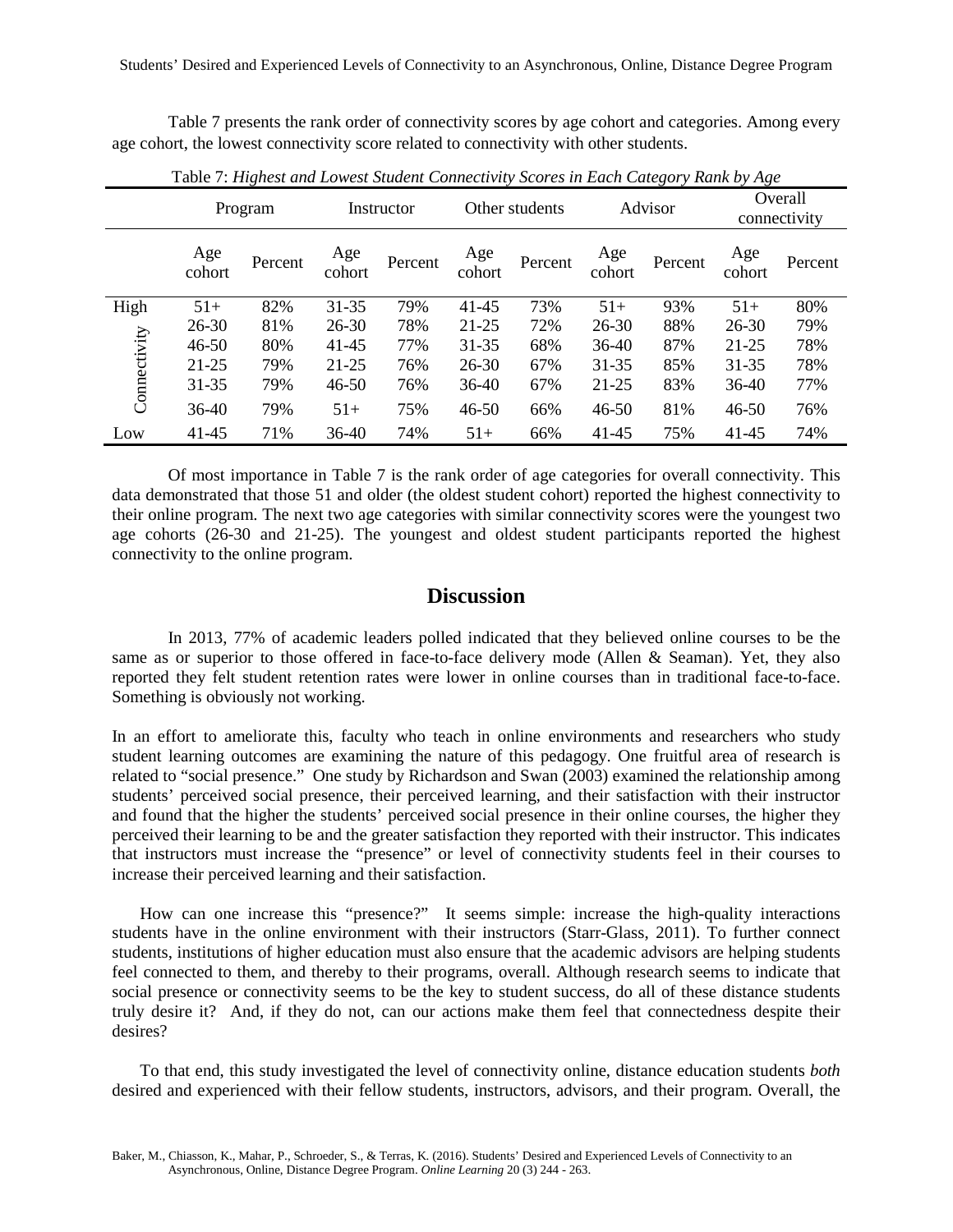results showed that students *both* desired and experienced strong connectivity to the program, their advisors, and their instructors and lower connectivity to their fellow students. Other than categorical age, participants' demographics did not influence their desired connectivity. Specifically, three significant findings were noted:

- 1. Students *desired* high connectivity overall, with the greatest connectivity desired with advisors and the least connectivity desired with other students**.**
- 2. Participants *desired* connectivity varied between age cohorts with statistically significant differences with regard to desired connectivity with instructors, and other students.
- 3. Students *experienced* high connectivity.

#### **Finding 1: Connectivity to Advisors Greater than Student Connectivity**

All age groups desired some level of connectivity with the program, instructors, advisors, and other students. No demographic or cohort did not desire connectivity with their online learning experience. However, participants did indicate wanting higher levels of connectivity with their instructors and advisors while only 12% of students desired very high connectivity with their peers. Instructors have been focusing on facilitating a sense of community in their online courses so students can have a presence in that environment. However, students are more concerned with establishing and maintaining that sense of connection to their academic advisors first, their instructors second, their program third, and then their fellow students. Does this imply that they do not wish to be connected to their peers? Most likely, not. As Woods and Baker (2004) noted, "a sufficient level of interaction with faculty generally creates a 'sense of personalization and customization of learning' and helps students overcome feelings of remoteness – perhaps the greatest obstacle to fostering a student's sense of community in online distance learning" (p. 6). It is high connectivity to their advisors and instructors that students seek. It is the strong connectivity experienced with their advisors and instructors then that ties the students to their institution of higher education and their academic program. Further research should explore the reason online learners, overall, do not desire higher connectivity with their peers.

#### **Finding 2: Influence of Age on Desired Connectivity**

There was, however, an interesting difference with regard to age and desired connectivity. Students between the ages of 46 and 50 years of age desired the least amount of connectivity with both students and instructors. Conversely, those between 26 and 30 years of age desired higher connectivity with both students and instructors. On the surface, these results seem to be disparate to the findings of Mykota and Duncan (2007), who ascertained that it was not the age of the learner that impacted the computer-mediated communication skills or affective communication, but rather the individual learner characteristics, number of online courses taken, and computer proficiency. The majority of the students who participated in the 2007 study (67.5%), like the current study (68%), had completed more than 13 of the 32 credits required for their degrees, and therefore must have had some degree of proficiency in the online environment. Their desired level of connectivity was most likely not the result of their comfort level with the technology and the technological environment, but rather a personal preference.

This finding aligns with those of Swan and Shih (2005) who found that students under 26 years of age reported feeling more social presence in online discussions than did those over 45. Based upon follow-up interviews, they postulated that this may have been because those 45 and older could not or had not "bonded" with their younger peers rather than what most would assume to be technological issues or learning mode preferences of older adults (p. 123). When examining the population of students who participated in this study, it should be noted that a majority of the students enrolled in the distance degree program of study were in the younger age groupings, and therefore older participants may not have desired strong connectivity to their fellow students because they did have a significant age disparity and did not perceive that they could feel connected to them.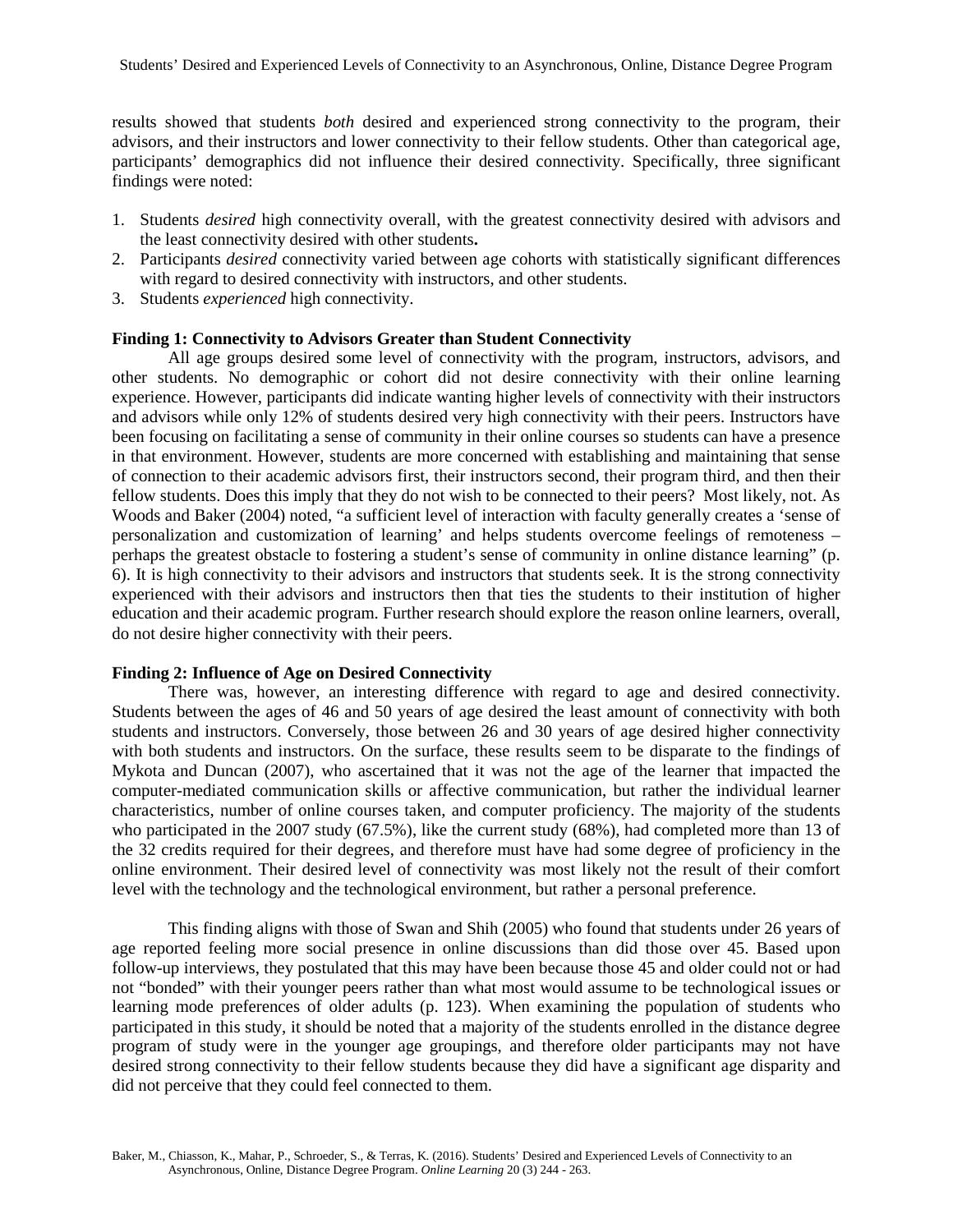#### **Finding Three: Students Experienced High Connectivity**

Regardless of desired connectivity, all participants *experienced* high or very high connectivity with instructors, advisors, peers, and their program. The greatest level of connectivity was experienced between the online learners and their advisors. Every age grouping indicated high connectivity with their advisors. The students' overall connectivity to their online degree and institution was largely the responsibility of individuals charged with overseeing the students' education.

This finding is unsurprising as it has been found that academic advisement is vital to a student's success within any program of study: it effects both student retention and student satisfaction (Corts, et al., 2000). In the online environment advising may look somewhat different, but it serves the same purpose: to advise the students on the courses they are to take and to aide them in navigating the requirements of the university and the online classroom.

#### **Student Connectivity with Advisors**

Crookston (1972) conceptualized advising as a form of teaching and described two styles of academic advising: developmental and prescriptive. In this particular program, the form of academic advising provided can be considered to be developmental: advisors form a more personal relationship with their advisees which integrates academic, career, and personal goals. With an online, asynchronous program, this may be somewhat difficult to envision. For this particular program, all advisors utilized advising websites, held "online office hours,", and created academic plans for their advisees early on in their master's programs. The academic plans are tailored to meet the personal situation of the student, while providing a clear road map linking the program's requirements, course offerings and course rotation schedule. The platform utilized to make the connection to their students may be different from the traditional advisor in a face-to-face program, but the purposes served and the services provided are very similar.

#### **Student Connectivity with Peers**

While students experienced high connectivity overall, it was lowest among their peers. Every age cohort scored their desired and experienced connectivity lowest among peers compared to instructors, advisor, and program. While much research has been conducted to show instructors ways to help students make connections to other students, the participants noted not feeling connected, nor did they greatly desire to have high connectivity with their peers. Does this finding indicate that instructors need not feel as concerned as they are about student-to-student interactions? Not necessarily. Students in the online programs were simply *less* concerned and *less* desirous of that connection than they were about connections to their advisors, programs, and instructors. It would suggest that it is more valuable to focus on students' connectivity to advisors, the program, and instructors prior to concern over peer connectivity; not that peer connectivity is entirely unimportant.

The online learners' lack of connectivity and lower desire to connect with their peers is readily understood in Diaz and Cartnal's (1999) explanation. Diaz and Cartnal (1999) compared the learning style preferences of students enrolled in distance education and equivalent on-campus classes. They found that the distance education students had statistically significant higher scores on the independent learning style scale and lower scores on the dependent scale. The 1999 study found that "students prefer independent study and self-paced instruction and would prefer to work alone rather than with other students on course projects" (1999, p. 132). This may explain the lower peer connectivity scores found in this study. The students' desire for the degree and the future profession would explain their greater desire for a connection to the program, the advisors, and instructors who help them achieve their goals.

#### **Student Connectivity with Instructors**

With regard to student connection to instructors, this research corroborates what others have found, and is able to explain research that has previously been in conflict. Reupert, Mayberry, Patrick,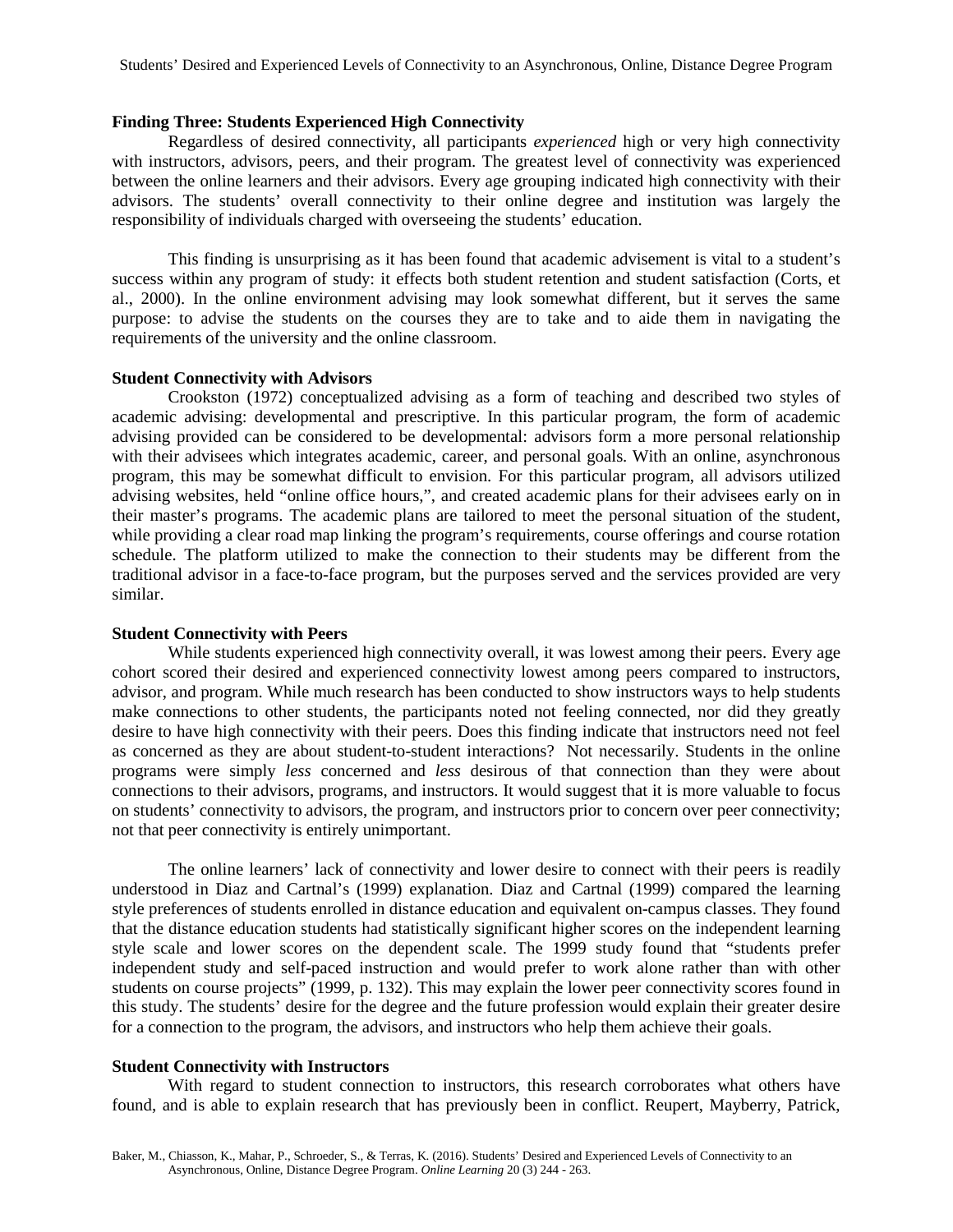and Chittleborough (2009) stated that students needed online instructors to provide a personal presence by being engaging, approachable, understanding, patient, and passionate about the subject. This research illustrates how important the social presence of the instructor is for students' overall connectivity to their distance degree program, indicating that it may be *the* most important relationship an online learner has within the program.

Drouin and Vartanian (2010) had challenged this notion and concluded that not all students desired a social connection with their instructors and classmates (2010), rather the flexibility of online learning (Mayberry et al., 2009). Not *all* students did desire a strong connection (rated "very high") with the categories studied, however, participants experienced and desired strong connectivity with their instructors. Findings of the present study do support the above conclusion; online learners did not desire to have strong connectivity with their peers. As a result, the level of experienced connectivity to other students is much lower than the level of connectivity with instructors and advisors in an online program.

## **Limitations**

This study was limited by the small sample size. In addition, results speak to data derived from students in one online graduate program within a single department at one university. This study was completed only by students enrolled in the Special Education graduate program in the Teaching & Learning department. Further study of students completing a graduate degree program online within the same university, but in a different department, could illustrate if level of desired and experienced connectivity was indicative of the program or department. The survey tool should also be used across other programs, departments, and universities to compare and contrast online versus face-to-face student connectivity within and across programs. Results of such studies may identify universities, programs, and/or departments that have high connectivity, providing best practices for those institutions that struggle providing quality distance programs, or for those that have low online retention rates.

## **Recommendations for Further Research**

The survey tool created in this study has proven to be a strong tool for measuring online student connectivity with greater strength in measuring level of connectivity to online programs, advisors, and instructors. Slight revisions to the survey are warranted with regarded to connectivity with other students and were reflected in the constructs removed from analysis. Future research is encouraged to employ the new tool to measure both desired and experienced connectivity simultaneously, as opposed to previous research that has explored only one, or the other. Researchers, advisors, instructors, and other academicians will best be served when they understand both the student experience, and his/her desired level of connectivity.

Further study may explore the age variation identified in this research. A study among a larger population with a larger sample in each age category may lead to more significant differences. It is also recommended that if future research identifies similar trends, qualitative research explore why the oldest and youngest cohorts report similar (higher) connectivity than all other aged peers.

The high levels of student experience connectivity to this program and its components may be the result of the degree. The survey was employed among students studying education, a profession more dependent on strong future connectivity. This tool should be utilized to study connectivity among a variety of distance degree programs, looking for trends, variation, and relationships between academic departments, programs, and degree level. For these future studies, it would be important to capture additional program demographics allowing researchers to control for time in the program, credits required, type of instruction, and level of required peer interaction within the program, as an example.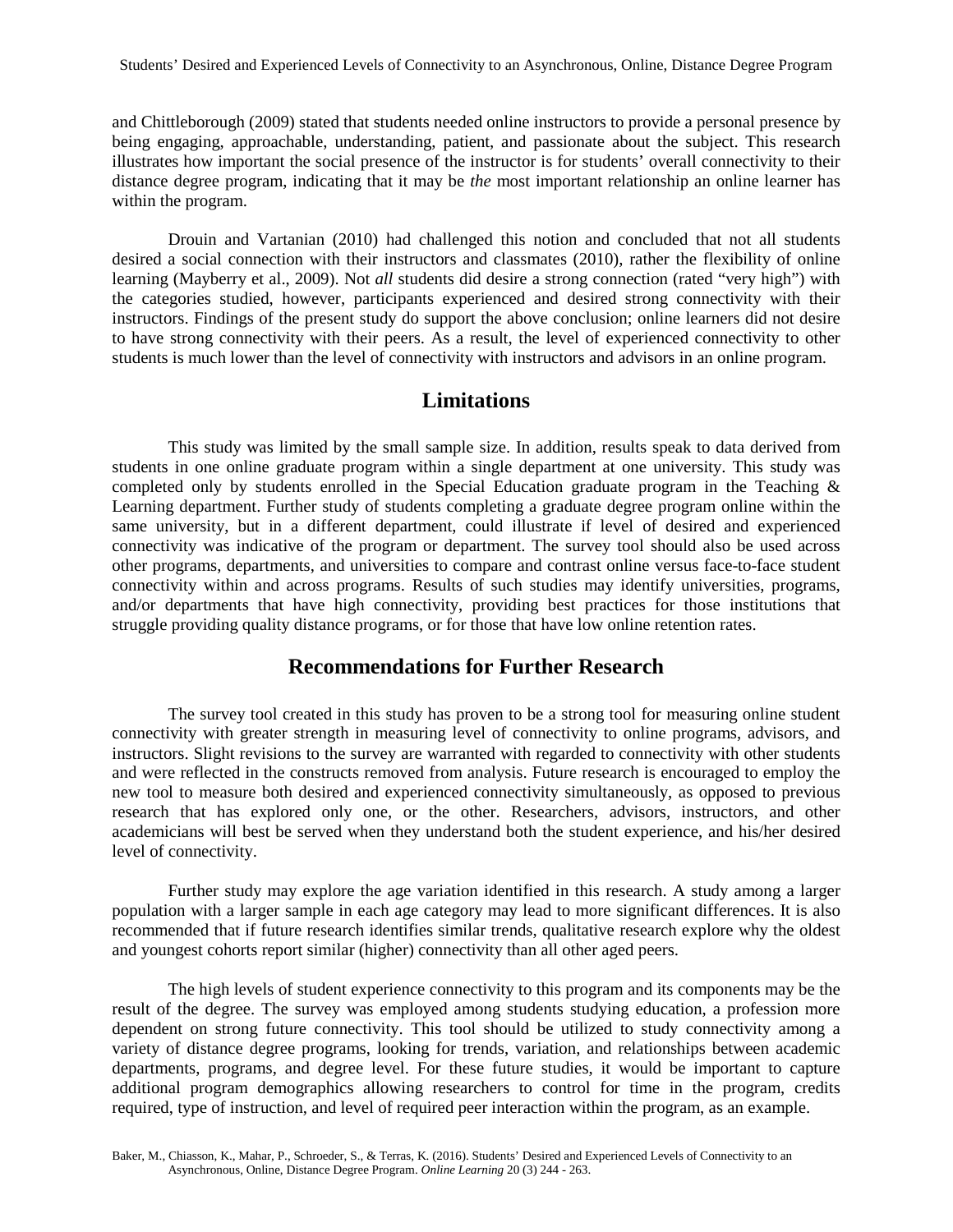Future qualitative research may also begin to identify methods for improving student connectivity in each of the four identified categories while also searching to understand why some students want more or less connectivity than others.

## **References**

- Allen, I. E., & Seaman, J. (2013). *Changing course: Ten years of tracking online education in the United States.* Babson Park, MA: Babson Survey Research Group and Quahog Research Group, LLC.
- Aragon, S. R. (2003). Creating social presence in online environments. *New Directions for Adults and Continuing Education, 100*, 57-68.
- Arbaught, J. B. (2001). How instructor immediacy behavior affect student satisfaction and learning in web-based courses. *Business Communication Quarterly, 64*(4), 42-54.
- Capdeferro, N., & Romero, M. (2012, April). Are online learners frustrated with collaborative learning experiences? *The International Review of Research in Open and Distance Learning, 13*(2), 26-44.
- Corts, D. P., Lounsbury, J. W., Saudargas, J. W., Tatum, R. A., & Holly, E. (2000). Assessing undergraduate satisfaction with an academic department: A method and case study. *College Study Journal, 34*(3), 399-408.
- Cranton, P. (2001). *Becoming an authentic teacher in higher education*. Malabar, FL: Krieger.
- Crookston, B. B. (1972). A developmental view of advising as teaching. *Journal of College Student Personnel, 13*(1), 12-17.
- Diaz, D. P., & Cartnal, R. B. (1999). Students' learning styles in two classes: Online distance learning and equivalent on-campus. *College Teaching, 47*(4), 130-135.
- DiRamio, D., & Woverton, M. (2006). Integrating learning communities and distance education: Possibility or pipedream? *Innovative Higher Education*, *31*(2), 99-113.
- Drouin, M., & Vartanian, L. R. (2010). Students' feelings of and desire for sense of community in faceto-face and online courses. *The Quarterly Review of Distance Education, 11*(3), 147-159.
- Gunawardena, C. N., & Zittle, F. J. (1997). Social presence as a predictor of satisfaction within a computer-mediated conferencing environment. *The American Journal of Distance Education, 11*(3), 8-26.
- Heyman, E. (2010). Overcoming student retention issues in higher education online programs. *Online Journal of Distance Learning Administration, 8*(4).
- Hoyer, J. (2006). Technology integration in education: The dilemma of shifting paradigms*. International Journal of Learning, 12*(6), 1-8.
- Kehrwald, B. (2008). Understanding social presence in text-based online learning environments. *Distance Education, 29*(1), 89-106.

Baker, M., Chiasson, K., Mahar, P., Schroeder, S., & Terras, K. (2016). Students' Desired and Experienced Levels of Connectivity to an Asynchronous, Online, Distance Degree Program. *Online Learning* 20 (3) 244 - 263.